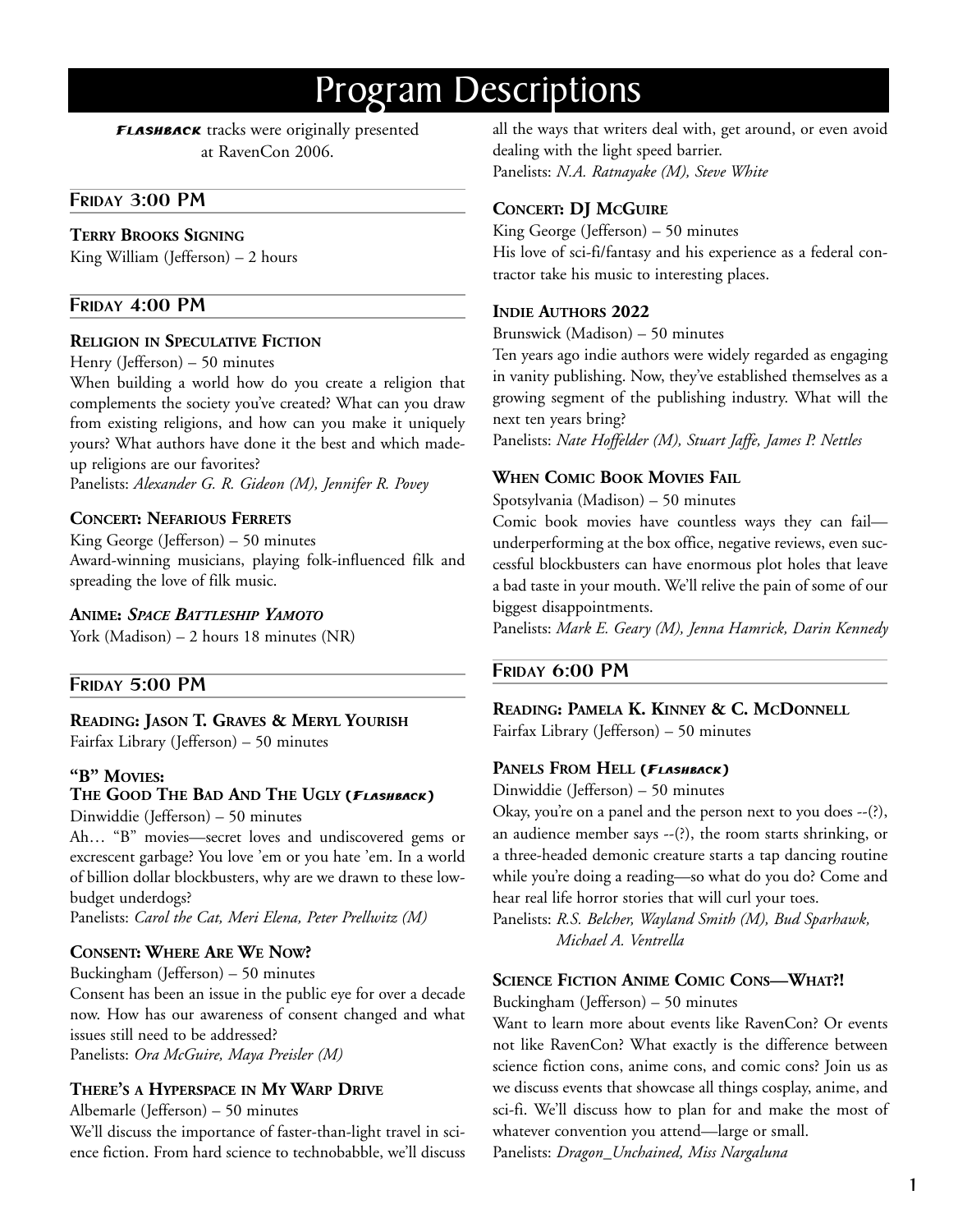## **THE AUTHOR AND THE BETA READER**

King William (Jefferson) – 50 minutes How do you choose beta readers? When are they most useful? We'll discuss how to get the most out of your beta readers, what to avoid, and how to work with their critique.

Panelists: *Hannah Bauman, Morgan Hazelwood (M), Paula S. Jordan, Will McIntosh* 

## **REPRESENTATION VS. TOKENISM**

Henry (Jefferson) – 50 minutes

There's a distinct line between characters that actually demonstrate diverse representation and ones that are there merely to tick a box. We'll discuss the difference, why it matters, and how to avoid falling into that trap.

Panelists: *Sandra Baldari, Samantha Heuwagen, Laurel Anne Hill (M)* 

## **THE BUSINESS OF INDEPENDENT PUBLISHING**

Brunswick (Madison) – 50 minutes

How do you make a small fortune in SF/F publishing? Start with a large fortune! But seriously folks, how do you keep the doors open and the lights on when you're a small press, as one of many, many small fish in a very big sea? Is Kickstarting your publications a sustainable practice? What about subscription services?

Panelists: *Philippa Ballantine, John G. Hartness (M), Gareth B. Johnson, Ian Randal Strock* 

## **FRIDAY 6:45 PM**

#### **ANIME:** *HAJIME NO IPPO*

York (Madison) – 2 hours (TV13)

## **FRIDAY 7:00 PM**

## **RAVENCON OPENING CEREMONIES**

King George (Jefferson) – 50 minutes

Welcome to RavenCon 15! We'll be presenting last year's RavenConnie Award as well as the Webster Award for best Virginia author. There will be a few surprises, plus a special performance by Rhiannon's Lark!

## **FRIDAY 8:00 PM**

#### **READING: VAL GRISWOLD-FORD**

Fairfax Library (Jefferson) – 50 minutes

#### **FANDOM FOR THE BEGINNER (FLASHBACK)**

Dinwiddie (Jefferson) – 50 minutes

How is being part of Fandom different from just being a fan? Our panel will cover a basic introduction to Fandom and discuss what it means to them.

Panelists: *Bill Lawhorn, Stormraven, Jim Stratton (M)* 

#### **TV & MOVIES: NOW HIRING!**

Buckingham (Jefferson) – 50 minutes

How does one get work as an actor or a background actor? It's not as hard as you think. We'll cover everything you need to know—what to wear, what to say, how to act, and more. Presenter: *E.L. Fortner* 

## **HUMAN SPACEFLIGHT: A HISTORY**

Albemarle (Jefferson) – 50 minutes

We'll take a look at the history of human spaceflight—from Apollo to the Space Shuttle to the current state of spaceflight technology and plans for the near future.

Panelists: *Jack Clemons (M), Christopher Jones, Matt Simon* 

#### **EXPOSITION IN SF/F**

King William (Jefferson) – 50 minutes

From "infodumps" to "the edges of ideas," readers and writers of SF/F have a number of ways to describe exposition. But how do we actually write it? What's the difference between an "infodump" and a well-written description? What does "show, don't tell" actually mean? What are the specific exposition challenges that we face as writers of speculative fiction, and how do we solve them?

Panelists: *T. Eric Bakutis (M), Terry Brooks,* 

*Alexander G.R. Gideon, Katika Schneider, R.R. Virdi* 

#### **THE FUTURE OF SEX: OH, THE POSSIBILITIES!**

Henry (Jefferson) – 50 minutes

Robots, altered humans, uplifted animals, and aliens. The possibilities, and perils, are endless. Come speculate with our panelists on what ethical sexuality might look like in the future. (18+ only, IDs checked.)

Panelists: *Samantha Heuwagen, Chris A. Jackson (M), Ora McGuire* 

#### **SIGNING: RICHARD C. WHITE**

Dealers' Room (Madison) – 50 minutes

#### **HEY, LET'S KILL ALL THE ORCS!: MORALITY IN RPGS**

Brunswick (Madison) – 50 minutes

Our panelists discuss some of the moral issues that arise in roleplaying games and how exploring these issues can make your gaming sessions even more exciting.

Panelists: *Dr. J. "Cal" Baldari, JM Beal, Janet Carden, Gareth B. Johnson (M), Jennifer R. Povey* 

#### **WORK VS LIFE: FINDING ARTISTIC BALANCE**

Spotsylvania (Madison) – 50 minutes

"Do what you love, and…" if that's an artistic pursuit, you may never have a free day for the rest of your life. How do you find balance? We share ideas for maintaining a work/life balance in creative fields.

Panelists: *James Deeley, Kristi Deeley, Bryan Nowak (M)*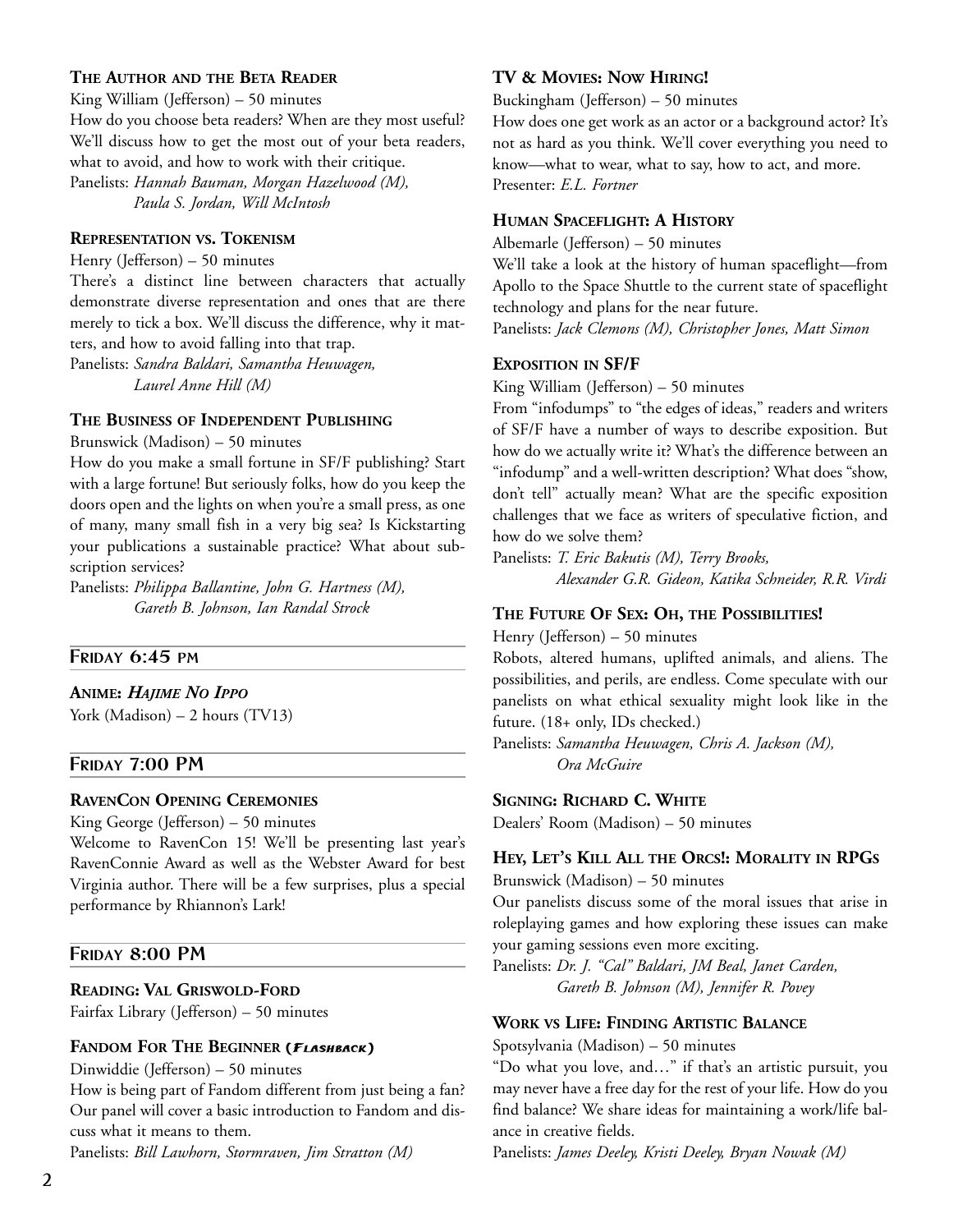## **FRIDAY 9:00 PM**

## **VAMPIRES HAVE GREAT BUNS AND OTHER THINGS... (FLASHBACK)**

Dinwiddie (Jefferson) – 50 minutes

You're at a cocktail party and the talk turns to vampires. All eyes glaze over as thoughts enter into the realm of fantasy. We're no longer the repressed Victorians that first popularized vampires, so why are we still so obsessed with them as sexual beings?

Panelists: *Margaret L. Carter, Jason T. Graves, Nikole McDonald-Jones (M)* 

## **FIRST STEPS: FROM PODCASTING TO STREAMING**

#### Buckingham (Jefferson) – 50 minutes

Streaming has evolved from iJustin to Twitch to a variety of platforms, but what does it take to get started? What can I or should I—stream? What are the start-up costs to launch a channel? How do I cultivate an audience? How can I monetize my stream? Which platform is best suited for your needs? All this and more!

Panelists: *Tee Morris (M), James P. Nettles, Devo Spice*

## **WHAT EVERYONE SHOULD KNOW ABOUT ASTRONOMY**

Albemarle (Jefferson) – 50 minutes

Astronomy is generally considered to be the oldest field of science. It allowed us to know when to plant and harvest crops, ultimately gave us the calendar, helped us to understand the movements of the tides, and eventually to navigate the Earth. Although most people remain naturally drawn to the stars, few are literate in even the basics. Dr. Ben takes his best shot at correcting that in just under an hour.

Presenter: *Dr. Ben Davis* 

#### **SOCIAL MEDIA, OR WHY I HAVEN'T FINISHED MY NOVEL**

King William (Jefferson) – 50 minutes

Promotional tool? Cathartic release? Entertaining diversion? Or just a black hole that devours our free time? Our panelists will discuss the pleasures and perils of dealing with social media when you have deadlines.

Panelists: *Patrick Dugan, Morgan Hazelwood (M), C. McDonnell* 

## **YOU WANT TO DO WHAT?**

#### Henry (Jefferson) – 50 minutes

If you are new to or just curious about the world of kink (don't worry, you're not the only one), this panel is for you. If doesn't matter if you are a dom, a sub, switch, or if you have no idea what any of that means, come to the panel. Longtime members of the community will answer your questions in a non-judgemental environment. This is a basic level introduction panel. (18+ only, IDs checked.)

Panelists: *Ora McGuire, Wayland Smith (M)* 

## **CONCERT: RHIANNON'S LARK**

King George (Jefferson) – 1 hour

Have you ever wanted to hear a Disney princess sing about the things you love… board games, ninjas, and krakens? Rhiannon's Lark is happy to make your wish come true.

#### **ANIME:** *INTERSPECIES REVIEWERS 1-5*

York (Madison) – 2 hours (TVMA)

## **THE DARK SIDE OF FANTASY**

Brunswick (Madison) – 50 minutes

Monsters, fangs, grit and gore, and so much more. From giant spiders and necromancy to demons and body horror, there are a lot of horror themes that are common to the fantasy genre. But isn't fantasy supposed to be about escapism? So, why do we like the scary side of fantasy?

Panelists: *R.S. Belcher, Michael D'Ambrosio, Pamela K. Kinney, Richard C. White (M)* 

#### **FRIDAY 10:00 PM**

## **THIS ONE TIME AT A CON…**

Dinwiddie (Jefferson) – 50 minutes Panelists share their most unforgettable, weirdest, shocking, and craziest convention stories. Always a favorite! Panelists: *Dave Harlequin, Bill Lawhorn (M)* 

## **BIOLOGICAL AND MEDICAL CONSIDERATIONS OF HUMAN SPACEFLIGHT**

Albemarle (Jefferson) – 50 minutes

The realities of biology and the medical sciences in space are often handwaved away or given short shrift in SF/F, even in so-called Hard SF. Matt Simon will discuss some facts that science-grounded authors should keep in mind when writing about humans and spaceflight. Presenter: *Matt Simon* 

## **FANTASY AND PARANORMAL ROMANCE: WHERE'S THE LINE?**

King William (Jefferson) – 50 minutes

At what point does fantasy/paranormal romance stop being romance and turn into erotica? Aren't genre definitions really just marketing tools anyway? Or is there a wide enough divide between fans of romance and fans of erotica that a line needs to be drawn between the two?

Panelists: *Margaret L. Carter, Chris A. Jackson, Jennifer R. Povey (M)* 

## **SO GAY I CAN'T EVEN THINK STRAIGHT**

Norfolk Boardroom (Jefferson) – 50 minutes

For those of us in the LGBTQ+ community, SF/F has been a place where we can be truer to what we feel on the inside. Some of us first discovered that we had feelings for certain characters from sci-fi or fantasy that weren't like everyone else.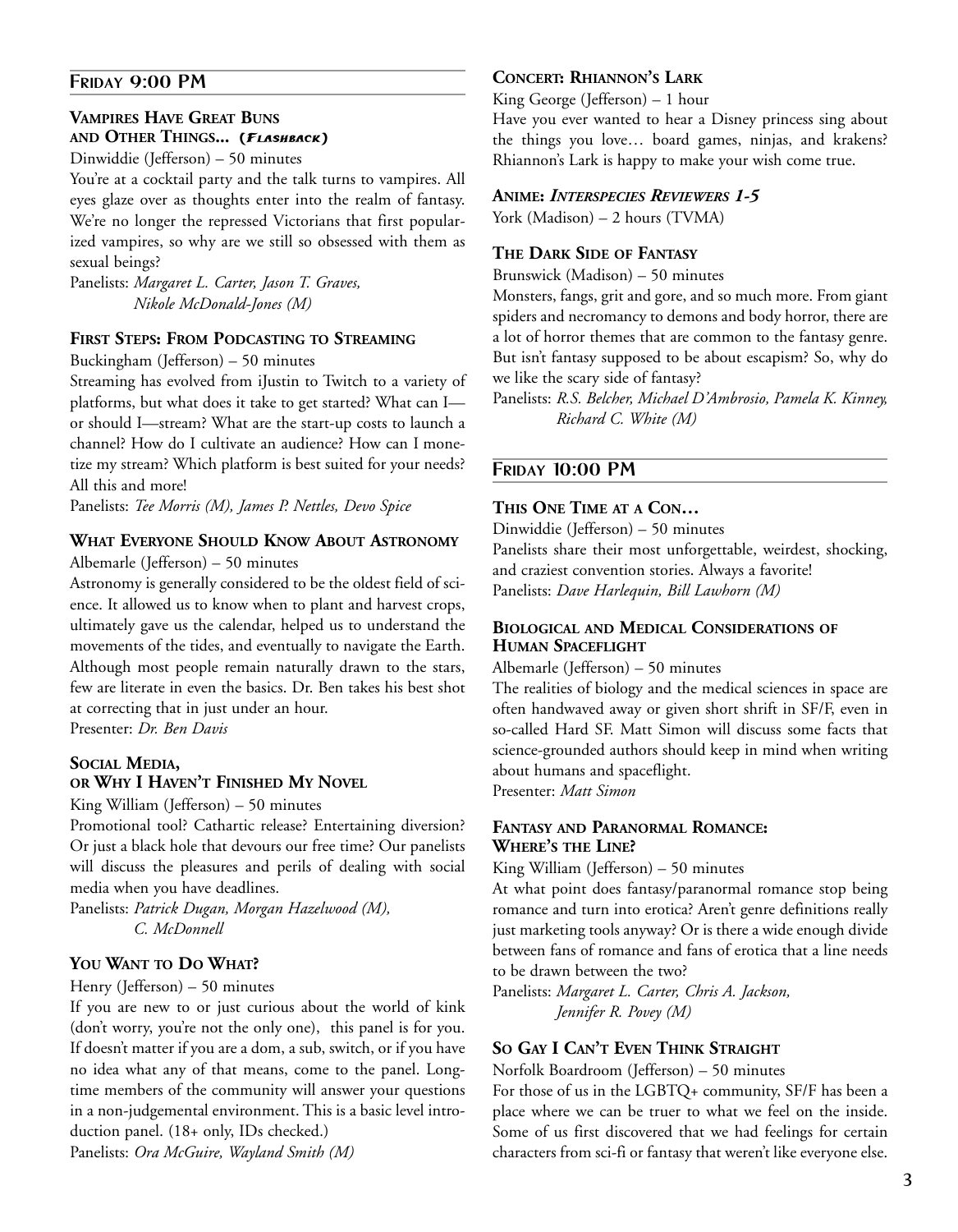It doesn't matter if you are questioning, shy, open or whatever. Come and participate in a group discussion of what sci-fi and fantasy has done to help you. (18+ only, IDs checked.) Panelists: *Carl Cipra (M)* 

#### **WITCHCRAFT IN THE MODERN AGE**

Henry (Jefferson) – 50 minutes

Witchcraft has been around for centuries, but with urban sprawl, witches are having to adapt to the world around them. Come learn about the different types of witches, their practices, and the effects modern life has had on them—from purse altars to Tumblr.

Panelists: *Cass Morris, Maya Preisler (M)* 

## **THE BEST ANIMATED MOVIES EVER**

Brunswick (Madison) – 50 minutes

Everybody has their favorites. Maybe it's a Disney classic, maybe it's something by Ralph Bakshi, but we know it's probably a Studio Ghibli movie.

Panelists: *Roger Carden, James Deeley, Michael A. Ventrella (M)* 

## **FRIDAY 10:30 PM**

#### **CONCERT: DEVO SPICE**

King George (Jefferson) – 50 minutes Join Devo Spice for comedy-rap songs about technology, *Doctor Who*, and anything else he finds funny.

#### **FRIDAY 11:00 PM**

## **FORMIDABLE WOMEN**

Dinwiddie (Jefferson) – 50 minutes

Why do we like reading about strong women? How do you give a formidable woman flaws without losing her strength? More importantly, how do you write a formidable woman without writing her as a man?

Panelists: *Philippa Ballantine, C. McDonnell (M), Nancy Northcott* 

## **FOR THE LOVE OF HORROR!**

King William (Jefferson) – 50 minutes

Our panelists talk about what makes horror special—from movies, to TV, to games, to comics, to cosplay. Do we just like being scared or do we get a cathartic release from horror? We'll recommend some of our favorites and talk about what upcoming spooks we're looking forward to.

Panelists: *R.S. Belcher, Carol the Cat, Michael D'Ambrosio, Mark E. Geary (M)* 

#### **YOU, ME AND…**

Henry (Jefferson) – 50 minutes

We'll talk about relationships that consist of more than two people—mainly discussing polyamory and swinging. We'll discuss broaching the subject with your partner, how to communicate what you're thinking and feeling, what these two lifestyles are and aren't, and the differences between them. Come prepared to ask questions. (18+ only, IDs checked.) Panelists: *Samantha Heuwagen (M), Ora McGuire, Wayland Smith* 

**80'S DANCE PARTY WITH DJ DRAE**

Spotsylvania (Madison) – 2 hours

DJ Drae will keep you moving on the dance floor with a mix of New Wave, Pop, and all your favorite 80's tunes—Michael Jackson, Madonna, Cyndi Lauper, Prince, The Cure, Bananarama, A-Ha, Wham! and many more! Requests are always encouraged!

## **FRIDAY 11:30 PM**

#### **LATE NIGHT OPEN FILK**

King George (Jefferson) – 1 hour+

A late-night gathering of musicians where you can sing, play, or just listen. Open to everyone!

#### **SATURDAY 9:00 AM**

### **INFLUENCES IN OUR WRITING (FLASHBACK)**

Dinwiddie (Jefferson) – 50 minutes

How do things that happen in our real lives affect the choices we make in our writing—or do they? How often do authors project themselves into their characters?

Panelists: *Darin Kennedy, Gray Rinehart, Meryl Yourish (M)*

#### **PIVOT POINTS FOR ALTERNATE HISTORY**

#### Albemarle (Jefferson) – 50 minutes

If you want to write alternate history, how do you decide which historical events to alter? And by how much? Panelists discuss finding the pivot points in history, the moments that determined the course of the future, and how to change them for your story.

Panelists: *JM Beal, Carl Cipra (M), Steve White* 

#### **PACING THE NOVEL**

King William (Jefferson) – 50 minutes

How do you intensify a scene, bringing the reader deep into the narrative, and still keep the novel moving? With three basic types of text (exposition, dialog, description) you can suspend time or send the story rocketing forward. We share techniques for balancing intensity and movement in order to draw readers in and keep them turning pages.

Panelists: *DB Bray (M), Terry Brooks, Patrick Dugan, John G. Hartness, Wayland Smith* 

## **YOUR EDITOR IS A MONSTER (FOR YOUR OWN GOOD)**

Brunswick (Madison) – 50 minutes

Your work has been accepted and has gone to the editor, and now they hold your precious baby in their steely talons. How do you learn to work with an editor, which battles can and should you pick, and how do you settle on a shared vision for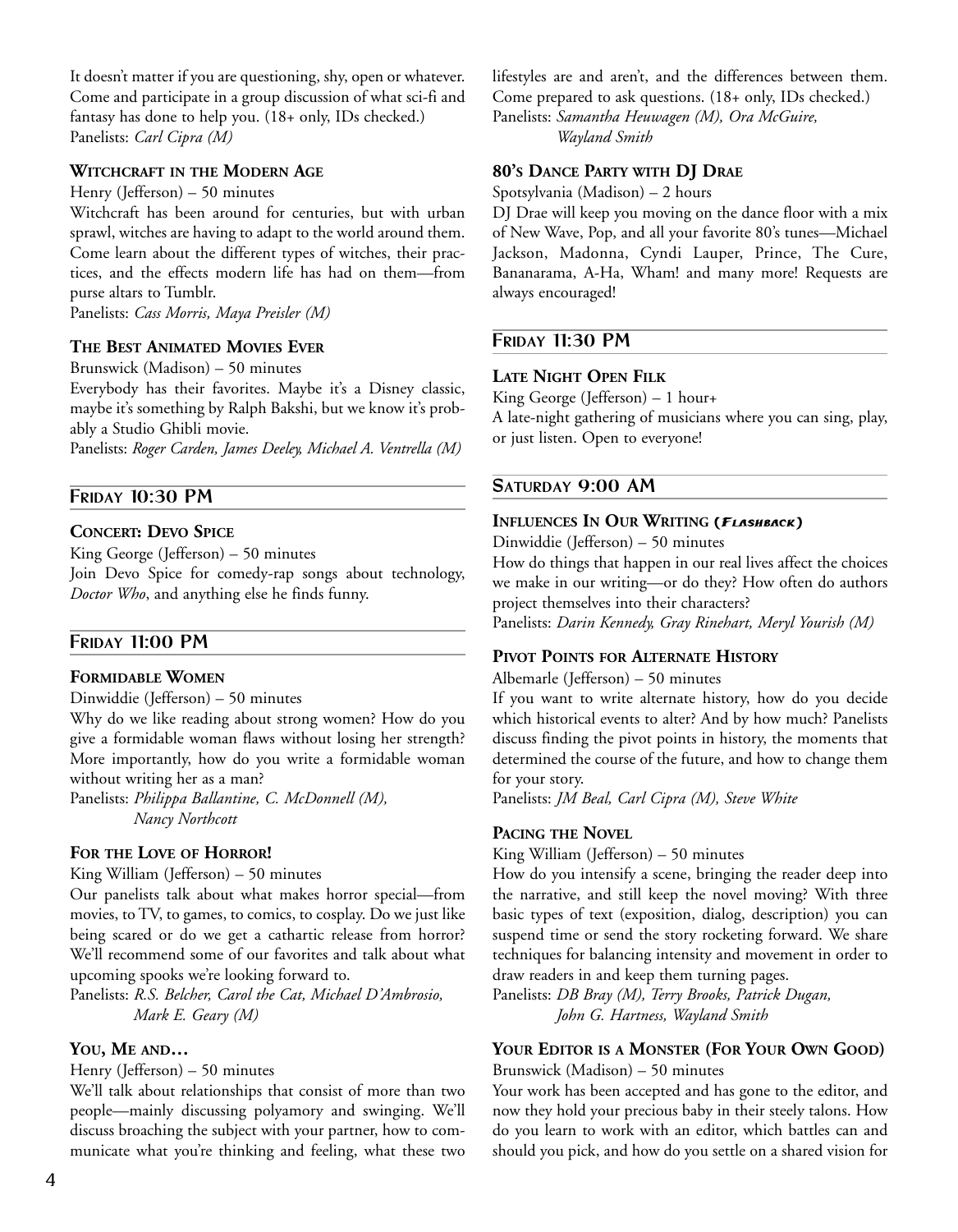your work? When can you say no, and when do you say "Yes, but..." (or "Yes, and...") instead?

Panelists: *Hannah Bauman (M), Jack Clemons, Jason T. Graves* 

## **SATURDAY 10:00 AM**

## **READING: DEBBIE MANBER KUPFER**

Fairfax Library (Jefferson) – 50 minutes

## **THE NEW AUTHOR AND MARKETING (FLASHBACK)**

Dinwiddie (Jefferson) – 50 minutes

Success! You've been published—now the work of self-promotion begins. How do you get the name recognition you need in order to stimulate your sales? How do you do it on a budget?

Panelists: *Laurel Anne Hill, Nate Hoffelder (M), Meryl Yourish* 

## **MISFITS & MAYHEM: WHAT'S NEW FROM FALSTAFF BOOKS**

Buckingham (Jefferson) – 50 minutes Come find out about the latest releases from Falstaff Books, see what's coming soon, and win free books! Panelists: *R.S. Belcher, John G. Hartness (M), Melissa McArthur, Bishop O'Connell* 

## **THE SCIENCE OF FOOD**

Albemarle (Jefferson) – 50 minutes

You've heard all the buzz words: Sustainability, plant-based proteins, vertical farming... What do they actually mean and how is technology going to change the way we eat? Panelists: *Denise Clemons, Meri Elena, Angela Giddings (M)* 

## **CREATING A MAGIC SYSTEM**

King William (Jefferson) – 50 minutes

Your characters are wizards? Great! What are the limits of their power? What are its sources? Where are they vulnerable? What makes your system unique? Come hear authors discuss how to build a magic system that's both believable and workable.

Panelists: *James Deeley (M), Alexander G.R. Gideon, Cass Morris, Jim Stratton* 

## **BUILDING COLLABORATIVE WORKS**

Henry (Jefferson) – 50 minutes

Collaboration can be exhilarating, but how do you make it work? How do you stay true to your own voice while working with someone else? How do you develop ideas together? We'll discuss techniques for working with a partner (dividing the labor, communicating) as well as the psychological aspects of a partnership (when to compromise, how to play to each other's strengths and weaknesses).

Panelists: *Philippa Ballantine, Harry "Jack" Heckel, Nancy Northcott (M), John "Jack Heckel" Peck, Mary Terrani* 

#### **CONCERT: RHIANNON'S LARK— NORMAL IS BORING CHILDREN'S SHOW**

King George (Jefferson) – 1 hour

Interactive music for kids and playful people of all ages. Traditional and original children's songs that encourage selfexpression, movement, and songwriting on the spot!

## **ANIME:** *SATURDAY MORNING WITH SID & MARTY KROFFT*

York (Madison)  $-3$  hours (GA)

## **DISCWORLD FAN PANEL**

Brunswick (Madison) – 50 minutes

Terry Pratchett crafted a large and highly enjoyable world with distinct cultures and a unique system of magic. Who are your favorite characters? Situations? Quotable lines? And how do we really feel about BBC's *The Watch*?

Panelists: *Cynthia Hardesty, Monica Marier (M), Dave Seidman-Joria, Richard Siebigteroth* 

#### *GHOSTBUSTERS***: A RETROSPECTIVE**

Spotsylvania (Madison) – 50 minutes The Richmond chapter of Ghostbusters, Virginia will help us navigate our way through the many facets of the franchise, both real world and fictional.

## **SATURDAY 11:00 AM**

**READING: MERI ELENA & LAUREL ANNE HILL** Fairfax Library (Jefferson) – 50 minutes

#### **COSPLAY WHAT?! HOW DO I GET STARTED?**

Dinwiddie (Jefferson) – 50 minutes

An introductory panel for those looking to get started in the world of cosplay. So much to cover—finding materials, becoming the character, creating a design—and the most important question: How in the world do I get started? Panelists: *Cheralyn Lambeth (M), Lemiriana Cosplay,* 

*Miss Nargaluna* 

## **SCRIVENER 101**

Buckingham (Jefferson) – 50 minutes

Scrivener is one of the most popular apps for writers. If you're new to writing or just curious about what Scrivener can do for you, we'll answer all your questions. We'll also discuss the major features of Scrivener 3.0.

Presenter: *Patrick Dugan*

## **WRITING THE ALIEN**

Albemarle (Jefferson) – 50 minutes

The challenge of writing an intelligence unlike our own lies at the heart of much of our best science fiction. How does an author tackle this difficult task?

Panelists: *Paula S. Jordan (M), Pamela K. Kinney, Will McIntosh, Gray Rinehart*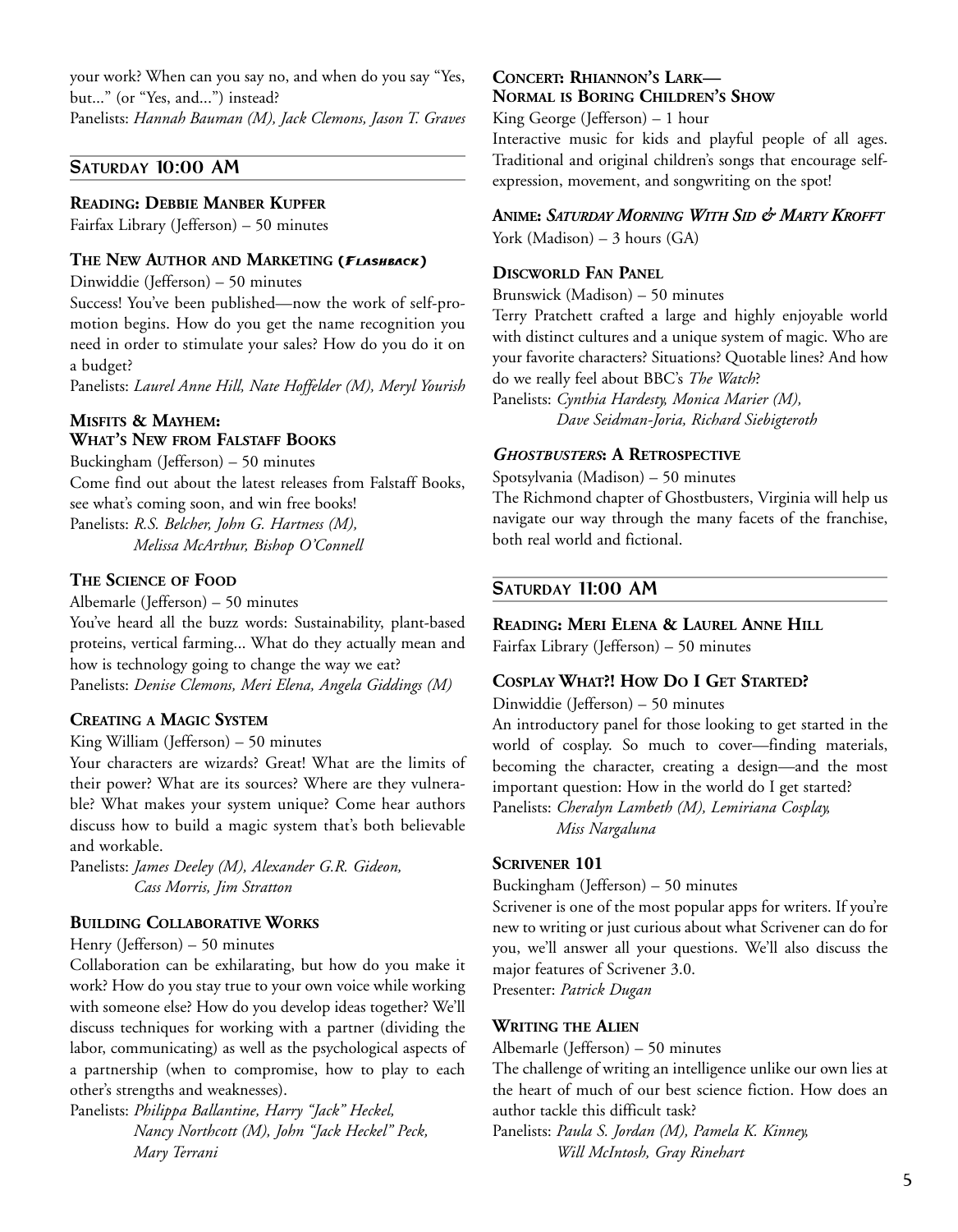## **READING: TERRY BROOKS**

King William (Jefferson) – 50 minutes Join our GOH as he reads a recent selection of his work.

## **ARE 'YA READING YA?**

It's not just for Young Adults, there are lots of great books to be found in YA fiction! What are some of the best YA books that everyone should be reading? We'll tell 'ya! Panelists: *Sandra Baldari, Kathryn Sullivan (M)* 

## **SIGNING: MARY TERRANI**

Dealers' Room (Madison) – 50 minutes

## **BUSINESS PLANNING FOR WRITERS**

Brunswick (Madison) – 50 minutes

You've sold your first novel and now have to figure out how to make a living as a writer. There's a lot more than just writing a book and cashing the checks, though. Since a freelancer's income is never guaranteed, how do you budget properly? Should you set yourself up as a corporation? How do you handle taxes? A guide to planning the business aspect of your career.

Panelists: *James P. Nettles (M), Bud Sparhawk, Ian Randal Strock* 

## **GEEK PARENTING**

Spotsylvania (Madison) – 50 minutes

Our geeky parent panelists give advice and tell tales of raising kids, sharing our passions and hobbies with them, and helping them to foster their own passions as well.

Panelists: *JM Beal, Flynnstress, Peter Prellwitz, Richard Siebigteroth (M)* 

## **SATURDAY 11:30 AM**

## **CONCERT: NEFARIOUS FERRETS**

King George (Jefferson) – 50 minutes Award-winning musicians, playing folk-influenced filk and spreading the love of filk music.

## **SATURDAY NOON**

## **READING: JENNIFER R. POVEY & GRAY RINEHART**

Fairfax Library (Jefferson) – 50 minutes

## **COSTUMES FOR EVERYONE!**

Dinwiddie (Jefferson) – 50 minutes

People come in all different shapes and sizes, and so do costumes. Our costuming professionals will share tips on designing costumes for different body types as well as suggestions for altering pre-existing costumes and patterns. Panelists: *Heidi Hooper (M), Miss Nargaluna* 

## **WRITERS' TOOLS FOR INCREASING PRODUCTIVITY**

Buckingham (Jefferson) – 50 minutes

Time management, outlining, plotting, social media campaigns, crowdsourcing… Writers face unique challenges when it comes to productivity. We'll share some of our favorite tools that can help you make your writing and marketing time more productive.

Presenter: *Patrick Dugan*

## **THE MORPHOLOGY OF FANTASY CREATURES**

Albemarle (Jefferson) – 50 minutes

Do elves and pixies have better hearing because their ears are pointed, and if so, why do they need it? Do mermaids reproduce like humans or like fish? How much food does a dragon need to consume to sustain that much mass? We'll get into the anatomical and biological nuts and bolts of your favorite fantasy creatures.

Panelists: *Meri Elena, Chris A. Jackson (M), Paula S. Jordan, Darin Kennedy* 

## **SIGNING: TERRY BROOKS**

King William (Jefferson) – 2 hours

## **BOOK SWAP**

Norfolk Boardroom (Jefferson) – 2 hours

Geeks got all 'da books! Movers hate us. Now's your chance to swap some of those old books for new old books! This is a great chance to turn someone on to your favorite series or just clear off some space on that shelf at home.

## **RAVENCON LAWYERS UP!**

Henry (Jefferson) – 50 minutes

Getting the law right in fiction is tricky. Our panel of law experts will answer ANY questions you have about fictional interactions with the legal system. Panelists: *Jim Stratton, Michael A. Ventrella (M), Steve White* 

## **SIGNING: STUART JAFFE**

Dealers' Room (Madison) – 50 minutes

## **CREATIVE COUPLES**

Brunswick (Madison) – 50 minutes

Working together or apart, how do couples balance their work time with their couple time? How do you support your partner's creative efforts without compromising your own focus? Being creative can be hard, is it twice as hard when there are two of you? Is it also twice as rewarding?

Panelists: *Les Carter, Margaret L. Carter, Denise Clemons, Jack Clemons (M)* 

## **WE ARE ALL 1/2,000,000TH OF A HUGO WINNERS NOW**

Spotsylvania (Madison) – 50 minutes

Fan fiction writers of AO3 (Archive of Our Own), a warehouse for fan fiction, recently won a Hugo for Best Related Work. AO3 is just one of many outlets for fan fiction. We'll discuss fan fiction—who writes it, why, and where can we find it?

Panelists: *JM Beal (M), Stormraven*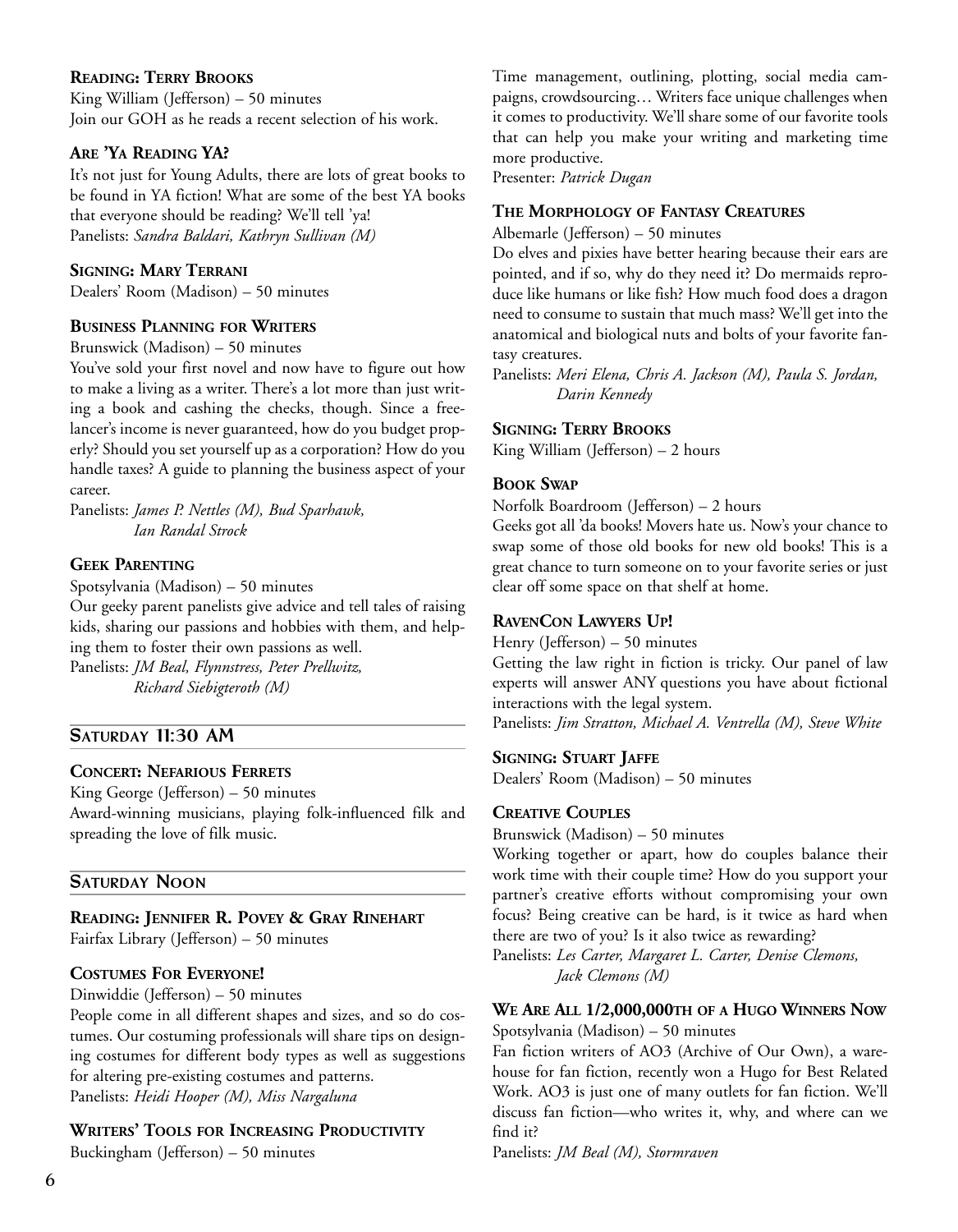## **SATURDAY 12:30 PM**

#### **CONCERT: DEVO SPICE**

King George (Jefferson) – 1 hour Join Devo Spice for comedy-rap songs about technology, *Doctor Who*, and anything else he finds funny.

## **SATURDAY 1:00 PM**

#### **READING: BRYAN NOWAK & WAYLAND SMITH**

Fairfax Library (Jefferson) – 50 minutes

#### **ART COMPOSITION (FLASHBACK)**

Dinwiddie (Jefferson) – 50 minutes

Great art needs great composition. Artists discuss composition theory as well as their achievements and failures in regards to composition.

Panelists: *Heidi Hooper, Nikole McDonald-Jones*

#### **POE AND PRICE: A MATCH MADE IN HELL**

Buckingham (Jefferson) – 50 minutes

Thanks to the series of successful Edgar Allan Poe adaptations in which he starred, film legend Vincent Price became forever linked with Poe in the hearts of generations of horror films. After starring in twelve Poe movies, Price continued to lecture about Poe, edited a collection of his stories, and recorded haunting readings of Poe's works. We will explore the ways Price interpreted and found inspiration in Poe.

Presenter: *Chris Semtner*

## **MITIGATING IMPLICIT BIAS**

Albemarle (Jefferson) – 50 minutes

When we think of those biases we observe exhibited toward others, we are focused on those conscious, or explicit, biases exhibited willfully or through inculcation. Unfortunately, as products of cultures, religions, cliques, and the myriad arbitrary discriminators we use for grouping, we are all subject to an insidious form of bias known as implicit bias. This masterclass will explain what implicit bias is, how it differs from cognitive bias and explicit bias (stereotyping/isms), and then we will talk about the current research on mitigating these deeplyrooted and typically unnoticed flaws in our psyche. Time permitting, we will use a handful of SF/F properties to show how we can mitigate using counter-stereotypical exemplars. Presenter: *Dr. J. "Cal" Baldari*

#### **WRITING HISTORICAL CHARACTERS**

Henry (Jefferson) – 50 minutes

Our panelists discuss the issues surrounding creating sympathetic characters in historical contexts that are at odds with modern ideas of morality and acceptability.

Panelists: *Laurel Anne Hill, Cass Morris, Peter Prellwitz (M), Tempie W. Wade* 

## **ANIME:** *KODOCHA 1-5*

York (Madison) – 2 hours (TV13)

#### **SIGNING: JENNIFER R. POVEY**

Dealers' Room (Madison) – 50 minutes

## *GEEK RADIO DAILY*

Brunswick (Madison) – 50 minutes

Come to a taping of the award not-winning podcast of *GRD's Weekly Podcast*. We will be discussing with the audience all the geeky goings-ons of RavenCon and we might just have a surprise or two lined up for you. It's a lot of fun and not to be missed! With special guest Philippa Ballantine.

GRD: *Carol the Cat, Billy Flynn, Flynnstress, Rich Sigfrit*

#### **WEANED ON RPGS**

Spotsylvania (Madison) – 50 minutes

How many storytellers got their start with roleplaying games? D&D, Call of Cthulhu, Car Wars, Rifts, Vampire the Masquerade… how did playing and running these games nurture our storytelling abilities?

Panelists: *T. Eric Bakutis (M), James Deeley, Mark E. Geary, Harry "Jack" Heckel* 

#### **SATURDAY 2:00 PM**

## **READING: MICHAEL A. VENTRELLA & CHRIS SEMTNER** Fairfax Library (Jefferson) – 50 minutes

At 2:25, Chris Semtner will be reading from *The Poe Shrine: Building the World's Finest Edgar Allan Poe Collection*. A true story of mystery, madness, and murder worthy of the Master of the Macabre.

#### **ART AND THE ARTIST: PASSION VS. COMMISSION (FLASHBACK)**

Dinwiddie (Jefferson) – 50 minutes

Why do we create Art? Is it for love or the love of money? Does this in any way make a paid illustration any less artistic than a passion project? Our artists will answer the tough questions. Panelists: *Kristi Deeley, Nikole McDonald-Jones (M)* 

## **ESCAPE FROM RAVENCON: AN INTERACTIVE PUZZLE WORKSHOP**

Buckingham (Jefferson) – 2 hours

The Plutonians are furious. They have heard that upstart Earthlings have downgraded their planet and they want revenge. They have traveled to our world and have infiltrated this convention. However, as they are microscopic they can only communicate through a series of puzzles. Help us solve these puzzles to escape this room and save mankind! Presenters: *Debbie Manber Kupfer, Joey Kupfer* 

## **NEXT-GENERATION AIR AND SPACE VEHICLES: FROM DESIGN TO FUNCTION**

Albemarle (Jefferson) – 50 minutes

Can we science fiction fans finally get our flying cars already? What about the new generation of government and private spacecrafts? How will advanced concepts transform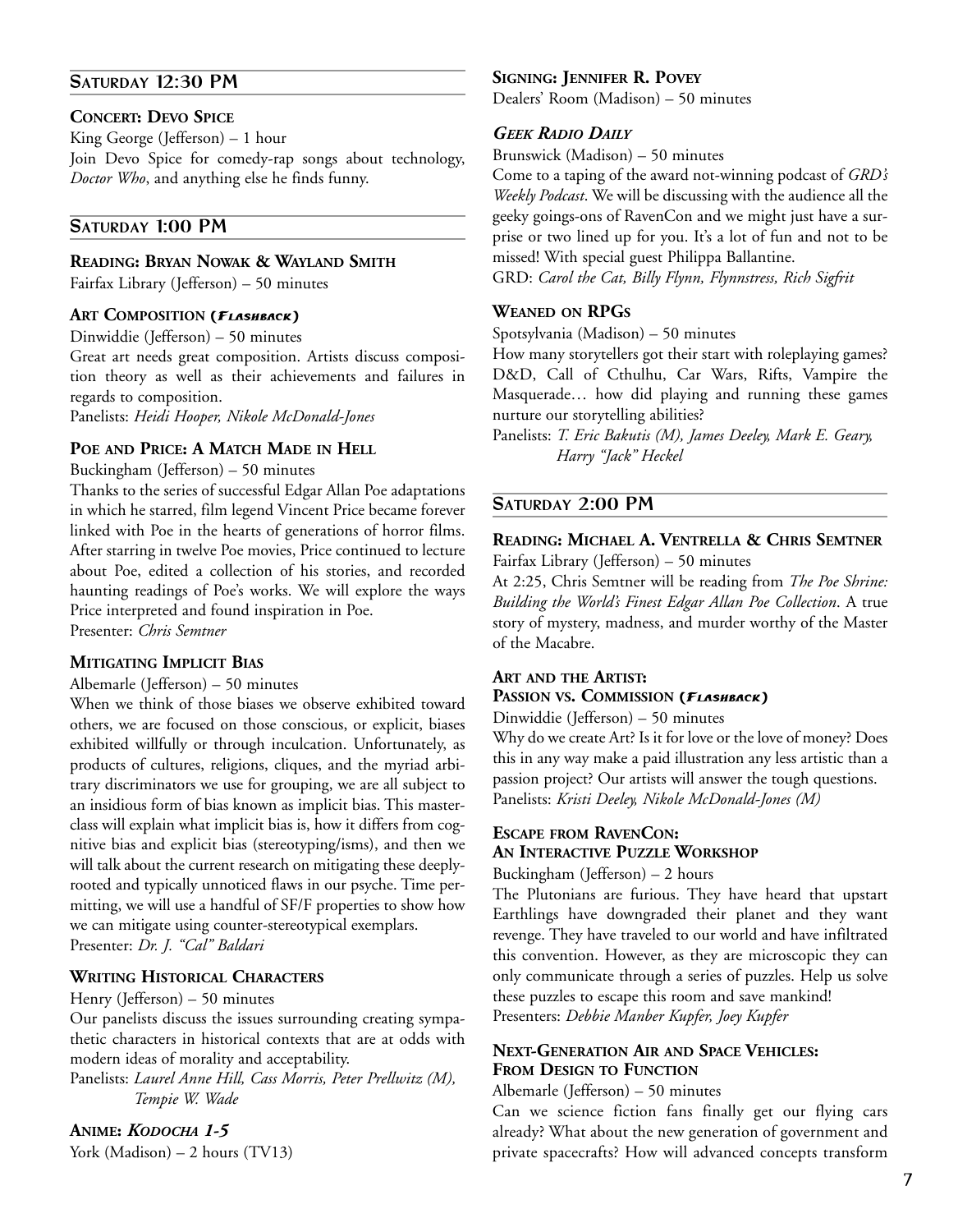the aviation of tomorrow? Find out from our panel of aerospace professionals.

Panelists: *Christopher Jones, Jason Kirk, Matt Simon (M), Dr. Laura White* 

## **URBAN FANTASY: A DEEP DIVE**

Henry (Jefferson) – 50 minutes

Urban fantasy uses a real world setting while employing traditional fantasy elements to shape the story. A variety of authors have put their own spin on it, incorporating elements from other subgenres: romance, horror, mystery, even steampunk. Join our panelists for a discussion about why they enjoy writing urban fantasy, and the challenges of writing within multiple subgenres.

Panelists: *Philippa Ballantine, Stuart Jaffe (M), Mary Terrani, R.R. Virdi* 

## **CONCERT: RHIANNON'S LARK**

King George (Jefferson) – 1 hour

Have you ever wanted to hear a Disney princess sing about the things you love… board games, ninjas, and krakens? Rhiannon's Lark is happy to make your wish come true.

## **SIGNING: STEVE WHITE**

Dealers' Room (Madison) – 50 minutes

## **MEET THE 501ST AND THE REBEL LEGION**

Brunswick (Madison) – 50 minutes

The local Virginia chapters of the 501st and the Rebel Legion will give you an introduction on how join up. They'll also discuss the different costume types and ways to build and create your own.

Panelists: *Freedom Base, Garrison Tyranus* 

## **CHARLATANRY AND CHICANERY: GMING ON THE FLY**

Spotsylvania (Madison) – 50 minutes

Deep wells of research, reams of notes, and mountains of game statistics—these are all good gamemastering tools, but there's one skill that can't be prepared: improvisation. The best GMs can create memorable experiences for players out of nearly any challenge, and being a good GM is about being a consummate BSer. Join the best BSers in the business for tips, tricks, and philosophies, plus answers to your questions about how to handle the most challenging scenarios players might throw your way.

Panelists: *Janet Carden, James Deeley, Gareth B. Johnson (M)* 

## **SATURDAY 3:00 PM**

## **DETECTING COUNTERFEIT GAMING CARDS**

Fairfax Library (Jefferson) – 50 minutes

Dan Barnett, of Walt's Cards, walks us through the process of recognizing counterfeit gaming cards.

## **THE WHY OF COSPLAY**

Dinwiddie (Jefferson) – 50 minutes

Rather than discussing how to cosplay we'll explore the why. What itch does it scratch? What skills will you gain by practicing the art of cosplay? How will it enrich your life?

Panelists: *Jenna Hamrick, Cheralyn Lambeth (M), Miss Nargaluna* 

## **WHAT EVERYONE SHOULD KNOW ABOUT RELATIVITY**

Albemarle (Jefferson) – 50 minutes

Albert Einstein's theory of general relativity is now over 100 years old (special relativity is older yet). Relativity impacts our daily lives, even though most of us don't realize it. It's "time" (another concept relativity addresses) that we all understood it better. Dr. Ben does his best to explain it all with minimal pain, but expect to have your mind expanded, like intergalactic space. Presenter: *Dr. Ben Davis* 

## **AN INTERVIEW WITH TERRY BROOKS**

King William (Jefferson) – 50 minutes Join us as Tee Morris interviews our GOH, Terry Brooks.

## **BOOK LAUNCH:**

## *WEREWOLVES, DOGMEN, AND OTHER SHAPESHIFTERS*

Norfolk Boardroom (Jefferson) – 50 minutes Join author Pamela K. Kinney as she unveils her newest book, *Werewolves, Dogmen, and Other Shapeshifters Stalking North America.* 

## **ELEMENTS OF THE FANTASTIC IN SHAKESPEARE**

Henry (Jefferson) – 50 minutes

From the witches of *Macbeth* to the fairies in *Midsummer Night's Dream*, Shakespeare wove fantastic elements into his plays. Join us to discuss where the master bard found these themes and how he used them.

Panelists: *Carl Cipra (M), Monica Marier, Cass Morris, Dave Seidman-Joria* 

## **SIGNING:**

**HARRY "JACK" HECKEL & JOHN "JACK HECKEL" PECK** Dealers' Room (Madison) – 50 minutes

## **MAPPING YOUR NOVEL**

Brunswick (Madison) – 50 minutes

Maps in SF/F novels are useful for the readers to keep track of important locations and how characters move across the landscape. They can be terrific aids to world building but aren't the easiest things to create. Panelists will discuss the advantages maps offer to an author, how to create them and make them believable, and how accurate authors need to be. Panelists: *DB Bray (M), Jason T. Graves, Richard C. White* 

## **INDIE FILMMAKING 101: GETTING STARTED IN FILM**

In this fully-interactive discussion, join our panel of awardwinning independent film professionals as they discuss the ins and outs of independent filmmaking, share tips and tricks they've learned along the way, and go over what to do (and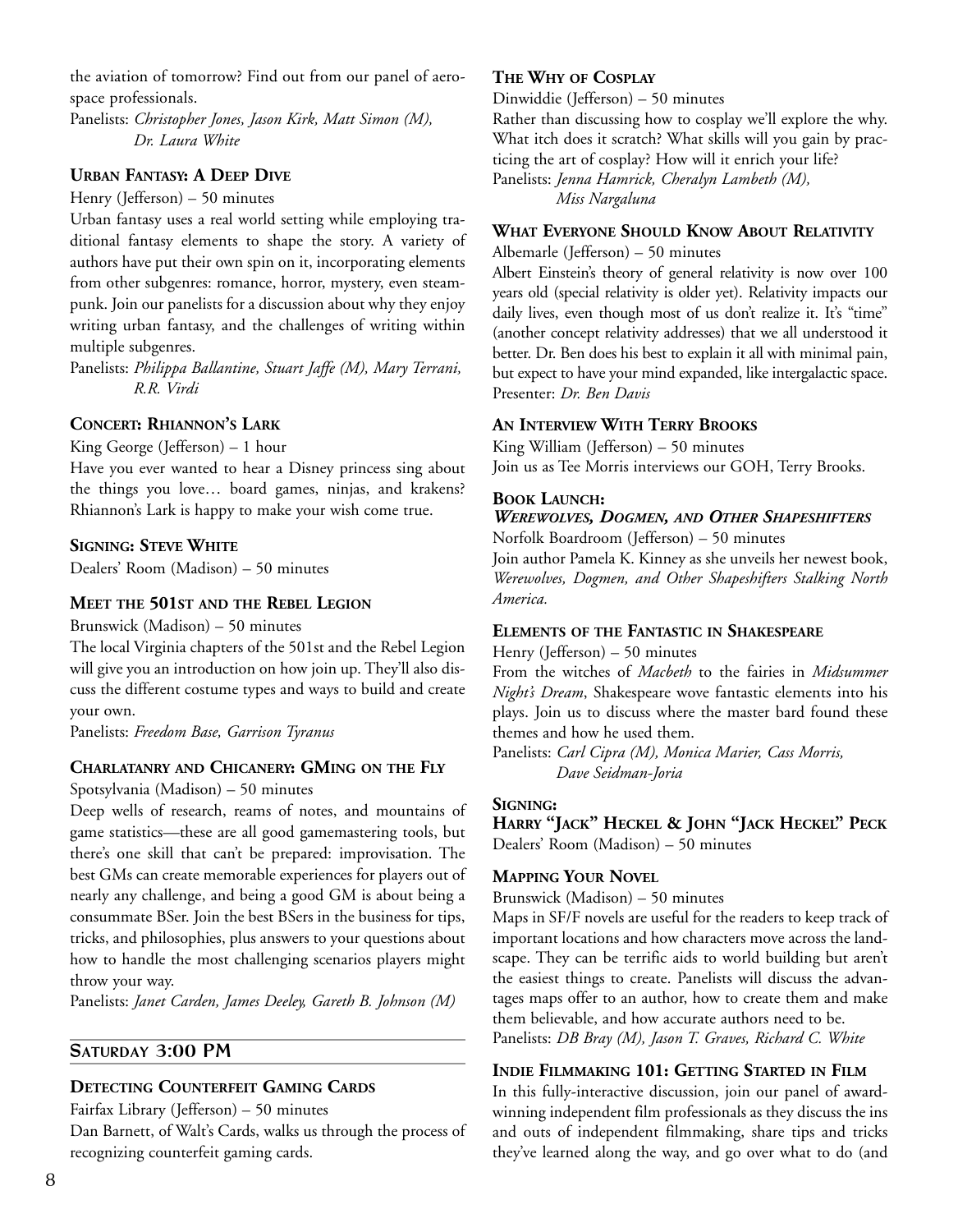what not to do) when getting started in making your own movies, as well as answer any questions you might have. Panelists: *E.L. Fortner, Angela Giddings,* 

*Dave Harlequin (M), Torch* 

## **SATURDAY 3:15 PM**

#### **ANIME:**

*THE THIRD: THE GIRL WITH THE BLUE EYE 1-5*  York (Madison) – 2 hours (TV15)

#### **SATURDAY 4:00 PM**

#### **READING: SAMANTHA HEUWAGEN & STUART JAFFE**

Fairfax Library (Jefferson) – 50 minutes

#### **STUPID CHARACTERS (FLASHBACK)**

Dinwiddie (Jefferson) – 50 minutes

When the power is out and there is a strange noise in the basement and one of your friends has gone missing someone always goes to investigate. In real life though, would you really go? Why do writers have their characters do stupid things that defy all rules of logic?

Panelists: *T. Eric Bakutis, Val Griswold-Ford (M), Chris A. Jackson, Peter Prellwitz* 

#### **PEACH BLOSSOMED HEMS: CHARACTER IN COSPLAY**

Buckingham (Jefferson) – 2 hours

Arriving at RavenCon, you find yourself transported to the port town of Teegra's Peak, where an orphaned girl and her raven companion need your help to make her wedding gown. Join the workshop for a two-day scavenger hunt for shinies our raven friend can use to adorn the gown. Then sit in on a sewing circle the day of the workshop for a sewing session to adorn a lovely costume from the story you're acting out. During the sewing circle we will discuss three important points for cosplayers: Character Embodiment, The Importance of Background Culture in Your Character Portrayal, and Costume Planning. Be surrounded by the sights and sounds of Teegra's Peak while we sew on pretty things. Story and scavenger hunt details here: http://spooniart.com/ravenhunt/ Presenter: *Nikole McDonald-Jones* 

#### **WOMEN IN STEM: VISIBILITY MATTERS**

#### Albemarle (Jefferson) – 50 minutes

Throughout history, women have contributed to science, technology, and science fiction, but their accomplishments are often forgotten or erased. How has this shaped our current imbalance in these fields? How do we keep ourselves visible to future generations? In what ways does visibility lead to the success of women in STEM, and is visibility enough to guarantee continued success? In what ways can we move forward from where we are?

Panelists: *Paula S. Jordan, Dr. Yolanda Shea, Dr. Laura White (M)* 

#### **MYTHOLOGICAL INFLUENCES ON FANTASY**

King William (Jefferson) – 50 minutes

Greek and Roman mythologies have been popular in fantasies set both in the past and in the present day. Arthurian legends are also frequent inspirations. Now Norse, Egyptian, Native American, and South Asian mythologies are appearing as well. What is the appeal of mythology in general? Which ones can be retired? Which ones would we like to see more of? Panelists: *Gareth B. Johnson, Cass Morris,* 

*Jennifer R. Povey (M), Maya Preisler* 

## **WHAT ARE SENSITIVITY READERS?**

## **(AND WHEN AND WHY AUTHORS SHOULD USE THEM)**

Henry (Jefferson) – 50 minutes

Sensitivity readers are a subset of beta readers who review unpublished manuscripts with the express purpose of spotting cultural inaccuracies, representation issues, bias, stereotypes, or problematic language. We'll discuss their importance as well as how best to work with them.

Panelists: *Dr. J. "Cal" Baldari, Sandra Baldari, C. McDonnell, Michael A. Ventrella (M)* 

#### **BAEN BOOKS TRAVELING ROADSHOW & PRIZE PATROL**

King George (Jefferson) – 50 minutes

Join Baen Books authors and editors for a look at new and forthcoming releases, with a chance to win a free book! Presenters: *Gray Rinehart, Steve White* 

#### **SIGNING: MERI ELENA**

Dealers' Room (Madison) – 50 minutes

## **INDIE FILMMAKING 102: RAISING MONEY FOR YOUR INDIE FILM**

Spotsylvania (Madison) – 50 minutes

So you've decided to get out there and make your own film? Great! Now just one little problem, how are you going to pay for it? Join our panel of award-winning independent film professionals as they discuss different methods of raising funds for your project, choosing which path best fits your particular needs, how to launch a successful crowdfunding campaign and what to do (and what not to do), as well as answer any questions you might have.

Panelists: *E.L. Fortner, Angela Giddings, Dave Harlequin (M), Torch* 

## **SATURDAY 5:00 PM**

**READING: BISHOP O'CONNELL & PATRICK DUGAN** Fairfax Library (Jefferson) – 50 minutes

#### **SCIENCE FICTION FANDOM THROUGH THE YEARS**

Dinwiddie (Jefferson) – 50 minutes

From the first days when we communicated with each other through pulp magazine letter columns right up to the modern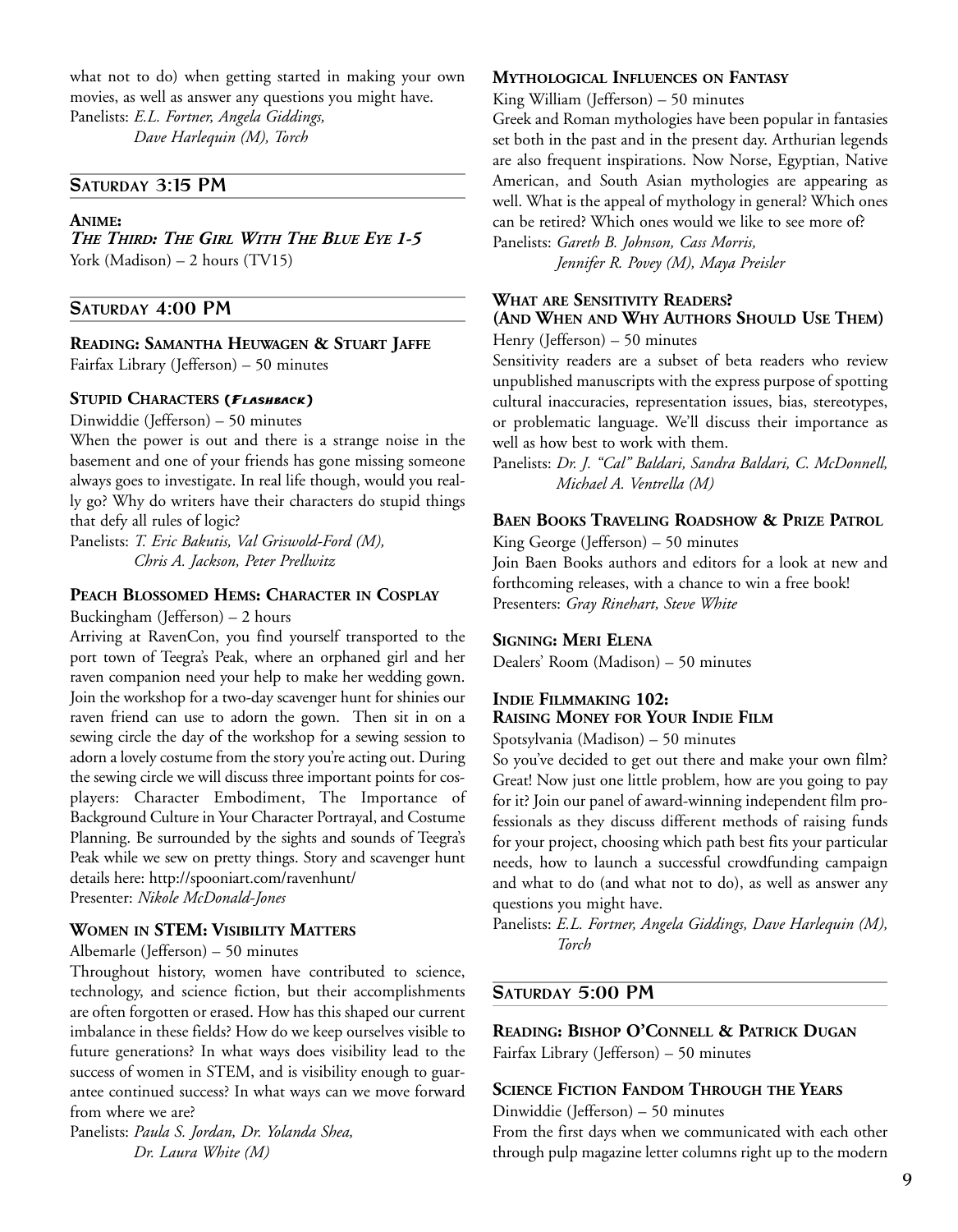age, fandom has been through a lot. We'll hit some of the high (and low) points of the whole 96 years of fandom. Panelists: *Bill Lawhorn, Nathan Vernon Madison (M)* 

#### **WILL YOUR UPLOADED MIND STILL BE YOU?**

Albemarle (Jefferson) – 50 minutes

Imagine a future in which a machine can scan your brain and migrate the essentials of your mind to a computer. Time passes. Your biological body dies. Your uploaded self still exists. But is your "electronic consciousness" really you in a digital afterlife?

Panelists: *T. Eric Bakutis, Dr. J. "Cal" Baldari, Laurel Anne Hill (M), Jim Stratton* 

#### **PLOTTER, PANTSER, OR BOTH?**

King William (Jefferson) – 50 minutes

Do you plot out every little aspect of your work-in-progress, or do you write on the fly and figure it all out as you go? Or maybe you do both. Our panelists discuss how they work and the strengths and weaknesses of each style.

Panelists: *Bryan Nowak, Mary Terrani, R.R. Virdi, Meryl Yourish (M)* 

## **BOOK LAUNCH PARTY—TANGENT ARTISTS**

Norfolk Boardroom (Jefferson) – 1 hour

Tangent Artists invite you to celebrate their recently funded Kickstarter with a crafting party for their *Must Love Dragons* novel. There will be readings from the upcoming novel, crafting supplies (including everything you need to make your own personalized character journals), and a sneak peak at our next Guild Guide: *The Barbarian's Coloring and Activity Book! All ages welcome (children must be supervised by an adult). Please adhere to all RavenCon masking guidelines. Takeaway drinks and prepackaged snacks will be available to consume according to most recent con rules.* 

#### **DIVERSITY 101**

Henry (Jefferson) – 50 minutes

Diversity is a topic that is often discussed. To facilitate better and deeper discussions, come learn some of the basics. Let's define things like intersectionality, derailing, tone arguments, and more. Let's ask the questions that might feel difficult to ask in more advanced panels. Suggested pre-panel Googling: Derailing for Dummies, Unpacking the Invisible Knapsack.

Panelists: *Sandra Baldari, JM Beal (M), Samantha Heuwagen, Maya Preisler* 

## **MOVIE:** *CROSSROADS***— A STAR TREK FAN PRODUCTION**

King George (Jefferson) – 50 minutes

Yes, that's right. The Nefarious Ferrets have made a *Star Trek*  fan film. Come for the film, stay for the discussion!

#### **SIGNING: R.S. BELCHER**

Dealers' Room (Madison) – 50 minutes

#### **ANIMALS, AIS, AND OTHER COMPANIONS**

Brunswick (Madison) – 50 minutes

Sometimes the pets, or robot companions, are the whole reason to read a book. Lets talk about our favorite companions, what goes into writing a great companion, and how to keep them from taking over the story.

Panelists: *Alexander G.R. Gideon (M), Pamela K. Kinney, Kathryn Sullivan* 

#### **BEST SOCIAL MEDIA PRACTICES FOR WRITERS**

Spotsylvania (Madison) – 50 minutes

How do you establish your social media presence, where should you focus your attention, and what are the best practices for getting engagement while avoiding the toxic side of social media? Bring your burning social media questions! Panelists: *Philippa Ballantine, Hannah Bauman,* 

*Morgan Hazelwood, Stuart Jaffe (M)* 

## **SATURDAY 5:30**

#### **ANIME:** *ULTRAMAN 1-4*

York (Madison) – 100 minutes (GA)

## **SATURDAY 6:00 PM**

## **READING: TEE MORRIS & PETER PRELLWITZ**

Fairfax Library (Jefferson) – 50 minutes

## **SHADOWS, SHADOWS, SHADOWS: THE LITERARY HISTORY OF** *WEIRD TALES* **AND THE ARTISTIC VALUE OF PULP FICTION**

Buckingham (Jefferson) – 50 minutes

"The pulps" were cheap all-fiction periodicals ubiquitous in North America between the wars. Titles such as *Argosy, Blue Book, Adventure, Black Mask, Amazing Stories*, and many more, swelled the newsstands; indeed, the pulps were the main source of fiction for Americans migrating to urban centers in the interwar period. Despite their one-time ubiquity and enduring cultural influence, however, the pulps have been forgotten by most and viewed as unworthy literary ephemera. Indeed, most pulp fiction appears as inelegant garbage in the shadow of the legendary literary experiments of "modernism," i.e. the work Ezra Pound, T.S. Eliot, Virginia Woolf, and Ernest Hemingway. But that is not the whole story. English Professor, Dr. Jason Ray Carney, author of Weird Tales of Modernity, will discuss the strange history of the "artistically ambitious" pulp fiction magazine, *Weird Tales* (1923-1954), the publishers who conceived it, and the writers who published in it.

## **SF BEYOND PHYSICS AND SPACE TRAVEL**

#### Albemarle (Jefferson) – 50 minutes

It's been 40 years (at least) since space travel and physics problems could credibly claim to be the main aspect of "hard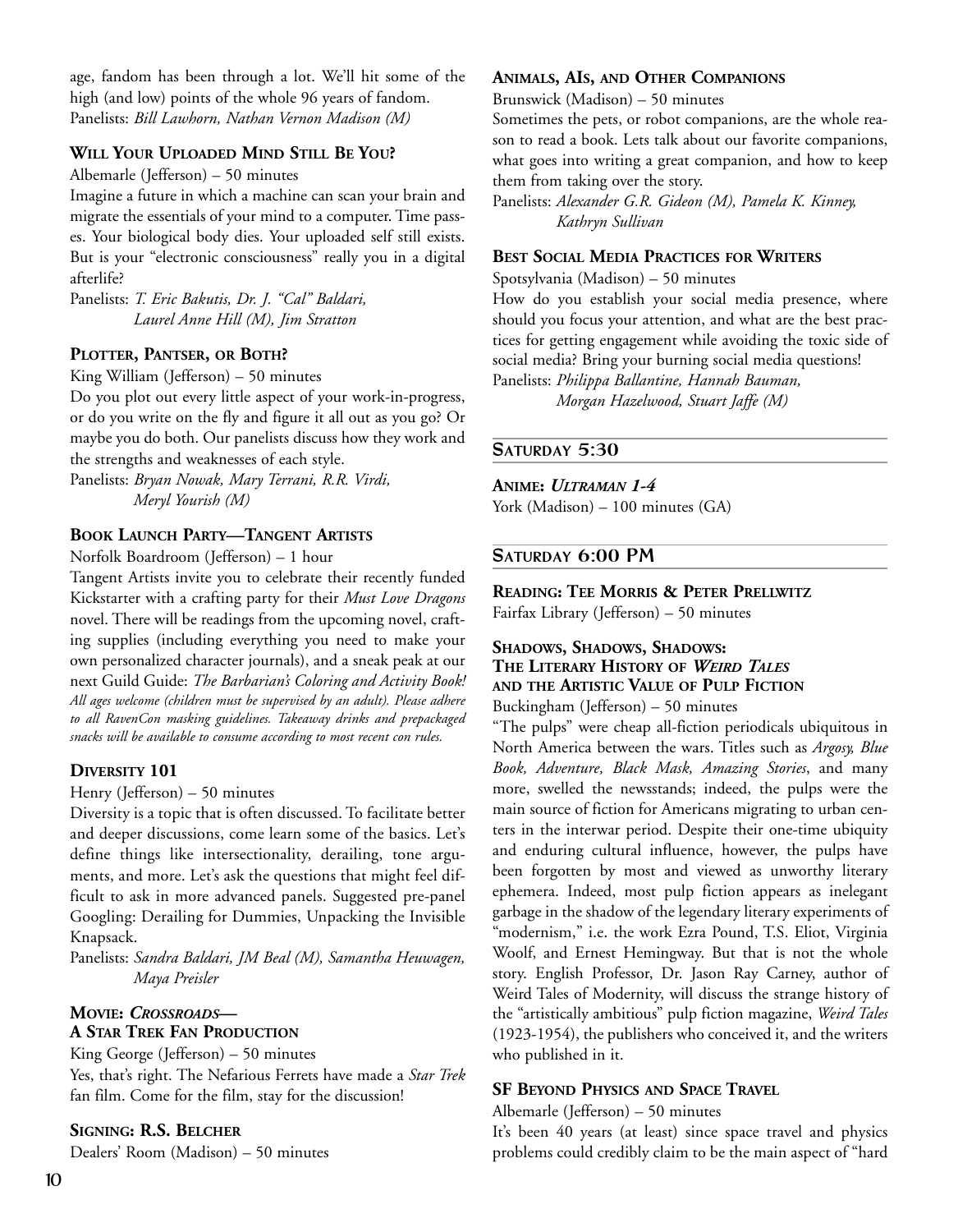SF." The biological, environmental, computer, and social sciences, from genomics to climate to pandemics to the mind, seem more central to our future from where we stand today. What narrative opportunities do these sciences offer SF writers? Which stories make the most of those opportunities, and which fall into common traps? And what areas should further explore?

Panelists: *Angela Giddings, Chris A. Jackson, N.A. Ratnayake (M), Dr. Yolanda Shea* 

## **THE MID-STORY BLAHS**

King William (Jefferson) – 50 minutes

You're about halfway through writing your book, and things are slowing down. Is it time to have the Klingons bust down the door and start blasting away, phasers set to kill? Our writers discuss how to keep the action lively, and how to keep the reader interested.

Panelists: *Les Carter, C. McDonnell, Bud Sparhawk (M), Richard C. White* 

#### **MOVIE:** *THREE QUARTERS*

King George (Jefferson) – 50 minutes

Join us for the Virginia Premiere of *Three Quarters*, the multiple-award-winning short film from director Dave Harlequin and A Stranger Concept Films about a middle-aged disabled man who struggles to come to terms with his new life as an amputee as he is stalked and tormented by a strange, supernatural entity. Stick around after the showing for a special Q&A with director Dave Harlequin and members of the cast and crew.

#### **THE REALITIES OF BEING A WRITER**

Brunswick (Madison) – 50 minutes

It's not all red carpet premieres and champagne. Frankly, it's mostly sitting alone and staring at a blank screen until you start sweating words. We'll discuss setting goals and dealing with expectations—what you hope for and what you'll get. Panelists: *Hannah Bauman (M), Patrick Dugan*

#### **DRAGONS ARE CATS**

Spotsylvania (Madison) – 50 minutes In the majority of friendly dragon literature, the dragons' personalities seems to mimic the personalities of cats. Let's discuss. Panelists: *Carol the Cat, Denise Clemons, Flynnstress (M)* 

## **SATURDAY 6:30 PM**

## **MASQUERADE PRE-JUDGING**

Henry (Jefferson) – 1 hour Only open for participants of the Masquerade.

## **SATURDAY 7:00 PM**

**READING: R.S. BELCHER & R.R. VIRDI**

Fairfax Library (Jefferson) – 50 minutes

## **SPACE OPERA: DOES IT STILL HAVE A PLACE IN PRESENT-DAY SCIENCE FICTION? (FLASHBACK)**

Dinwiddie (Jefferson) – 50 minutes Space opera was your good old-fashioned SF story with lots of adventure and a bit of melodrama. Have they gone away or do we just call it military sci-fi now? Panelists: *Michael D'Ambrosio, Ian Randal Strock,* 

*Kathryn Sullivan (M), Steve White* 

## **WRITER BEWARE**

Buckingham (Jefferson) – 50 minutes

Richard White, a member of SFWA's Writer Beware committee for 15 years, offers a presentation/Q&A session on how to identify desirable/undesirable agents and publishers for your work if you're looking at trade publishing/small publishing. He also discusses the latest in unhelpful offers for people who're looking at self-publishing.

## **SCIENCE AND TECHNOLOGY IN GAMING**

Albemarle (Jefferson) – 50 minutes

From well-researched board games like Terraforming Mars to immersive realistic physics in video games, what are the interactive entertainment options out there for the super nerd? How "realistic" are the technology and magic systems of some of the popular RPGs? Roll a pendantism check.

Panelists: *Christopher Jones (M), Jason Kirk, James P. Nettles*

#### **LET'S GET READY TO RUMBLE: COMBAT IN SF/F**

King William (Jefferson) – 50 minutes

Action scenes are a staple of the SF/F genre. Panelists discuss examples of how and where this is done well, and why a good action sequence can create urgency and add impetus to the story. On the other hand, a poorly researched action scene can take you right out of the story. How do you get the details right?

Panelists: *Dr. J. "Cal" Baldari, DB Bray, Les Carter, Gray Rinehart (M)* 

#### **NANOWRIMO**

Brunswick (Madison) – 50 minutes

You've heard of it, you know people who've done it—should you try it once? Should everyone? Hear from people who've participated in NaNoWriMo (and won) and ask questions.

Panelists: *Val Griswold-Ford, Morgan Hazelwood, Harry "Jack" Heckel (M), Debbie Manber Kupfer* 

## **MEET THE VIRGINIA HORROR WRITERS ASSOCIATION**

Spotsylvania (Madison) – 50 minutes

The Horror Writers Association (HWA) is the largest organization in the world dedicated to the horror genre. The Virginia Chapter is dedicated to creating a strong community of horror lovers throughout the state.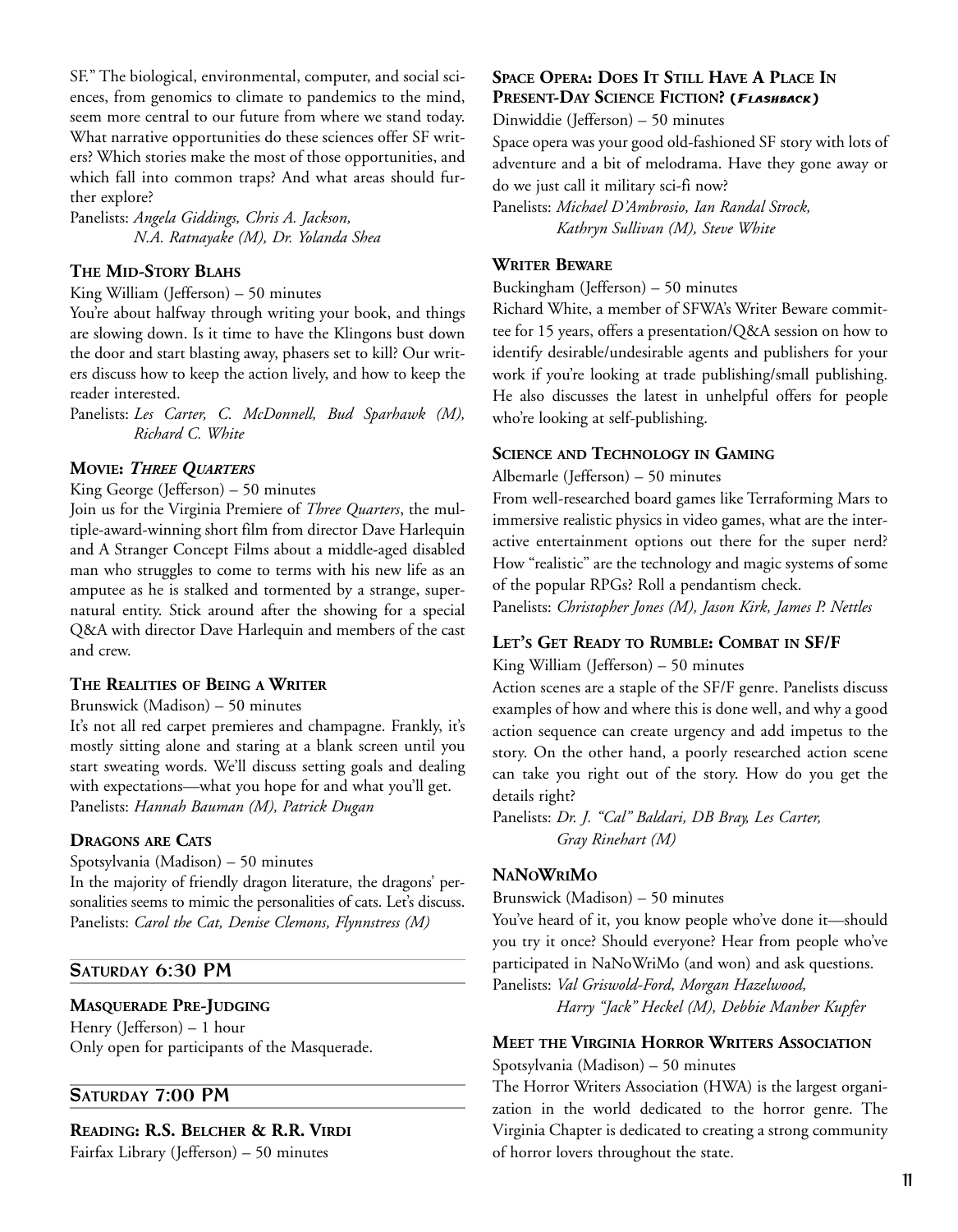## **SATURDAY 7:15 PM**

## **ANIME:** *THE TWIN EFFECT*

York (Madison) – 107 minutes (PG13)

## **SATURDAY 7:30 PM**

#### **THE RAVENCON MASQUERADE**

King George (Jefferson) – 90 minutes Fan costumers show off their latest creations. With mid-show entertainment by Music GOH Rhiannon's Lark! Emcees: *Billy Flynn, Rich Sigfrit* Judges: *Heidi Hooper, Jestin Jefferies, Rick Siebigteroth*

## **SATURDAY 8:00 PM**

**READING: JAMES P. NETTLES & DB BRAY**

Fairfax Library (Jefferson) – 50 minutes

## **HOW WILL FUTURE GENERATIONS VIEW** *HARRY POTTER***? (FLASHBACK)**

Dinwiddie (Jefferson) – 50 minutes

Will *Harry Potter* be a classic tale for future generations or has it just been a product of the media and promotional circus surrounding it? [Edited for 2022: And, y'know, the other stuff…] Panelists: *Alexander G.R. Gideon, Peter Prellwitz (M), Michael A. Ventrella* 

## **REPRESENTING MENTAL HEALTH IN SF/F**

Buckingham (Jefferson) – 50 minutes

A discussion of how depictions of mental illnesses in SF/F (and, really, all fiction) can contribute to stigma, but also raise awareness if done with honesty.

Panelists: *Hannah Bauman, Jenna Hamrick, Samantha Heuwagen (M), Darin Kennedy* 

## **THE SCIENCE OF SCIENCE FICTION**

Albemarle (Jefferson) – 50 minutes

Star Trek, Star Wars, and a whole gaggle of books, TV series, and movies have us all longing for that better day when science cures all, or you know, maybe leaves us scraping to survive in a nuclear hellscape. Dr. Ben talks about the things that, once science fiction, we now take for granted. Or will take for granted in the near future. Presenter: *Dr. Ben Davis*

## *BLOOD MAGIC* **BOOK LAUNCH**

Norfolk Boardroom (Jefferson) – 1 hour Join Prospective Press as they launch Mari Elena's new book, *Blood Magic*.

## **CHASING GHOSTS AND URBAN LEGENDS**

Brunswick (Madison) – 50 minutes

We tell ghost stories and urban legends to scare, but do these stories say more about the teller than the monsters? An examination of some popular legends and what the stories and their evolution over time tell us about our culture and real world fears.

Panelists: *JM Beal, Carol the Cat (M), Val Griswold-Ford, Pamela K. Kinney* 

## **SATURDAY 9:00 PM**

## **ARE YOU SURE YOU WANT TO GO THERE? (FLASHBACK)**

Dinwiddie (Jefferson) – 50 minutes Sensitive issues: should they be ignored? Should writers worry about offending people at the risk of not telling the story? Panelists: *Stormraven, Jim Stratton (M)* 

## **ANXIETY, DEPRESSION, AND THE CREATIVE LIFE**

Buckingham (Jefferson) – 50 minutes

We will discuss how anxiety and/or depression motivate or challenge our creative lives as artists and performers. We will explore coping mechanisms and the trope of the tortured artist—is it true to our lives or a falsehood that hurts more than helps?

Panelists: *Kristi Deeley, Alexander G.R. Gideon, John G. Hartness, C. McDonnell (M), Katika Schneider* 

## **WORKING AT NASA LANGLEY**

Albemarle (Jefferson) – 50 minutes Join our panelists as they talk about careers at NASA Langley. Panelists: *Christopher Jones, Jason Kirk, N.A. Ratnayake (M), Dr. Yolanda Shea, Matt Simon, Dr. Laura White* 

## **RAVENCON CHARITY AUCTION**

King William (Jefferson) – 2 hours+ We're auctioning off some REALLY cool stuff to raise money for the The Edgar Allan Poe Museum right here in Richmond, VA.

Emcees: *Billy Flynn, Rich Sigfrit*

## **DEFENDING THOSE MOVIES**

Brunswick (Madison) – 50 minutes

There are a whole lot of movies that didn't do well at the box office or with the critics that are beloved by some. Some examples: Tomorrowland, Europa Report, Watchmen. The panelists will trot out their favorites and do their best to defend them. (Note: this is not about movies that "I love because they are bad" or are "so bad that they're good." It's about movies that the panelists genuinely think deserve respect.)

Panelists: *Stuart Jaffe, Jennifer R. Povey, Peter Prellwitz (M)* 

## **TOM LEHRER SINGALONG**

Spotsylvania (Madison) – 50 minutes

A RavenCon tradition! Filthy Pierre leads the crowd in a round of some of Tom Lehrer's best-loved classics.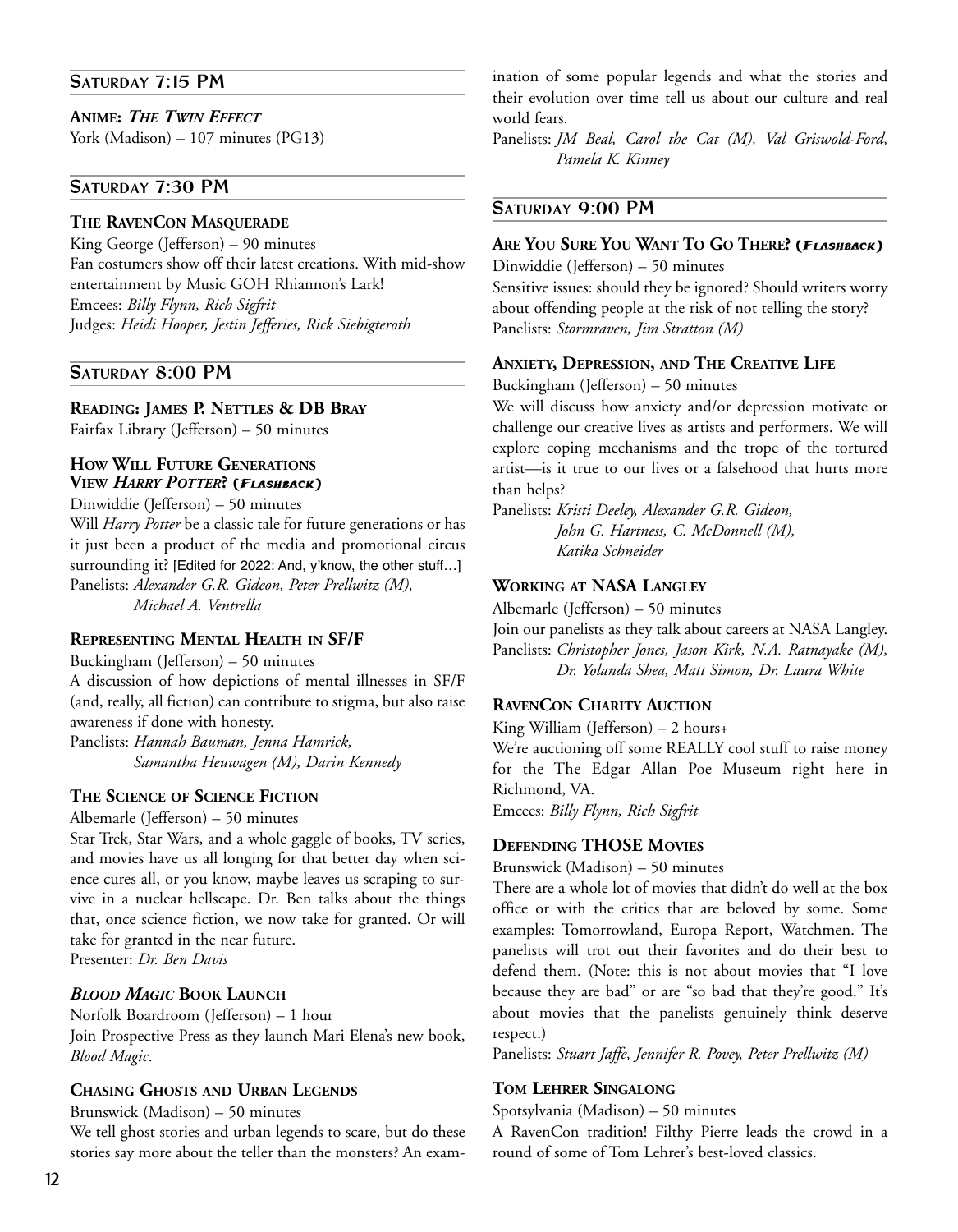## **SATURDAY 9:15 PM**

#### **ANIME:** *GTO: THE MOVIE*

York (Madison) – 108 minutes (NR)

## **SATURDAY 10:00 PM**

## **SO YOU WANT TO WEAR A KILT**

Dinwiddie (Jefferson) – 50 minutes

Kilts are becoming more and more popular—and there are many styles. How does one wear it? Is a great one necessary? Do I have to be Irish/Scottish/Latvian? What is worn underneath? You have questions; we have answers.

Panelists: *James Deeley, Jason T. Graves, Jestin Jeffries, James P. Nettles (M)* 

## **OVERCOMING THE CREATIVE BLOCK**

Buckingham (Jefferson) – 50 minutes

Creative block is one of the worst things a creative person faces, but there are tricks and exercises you can use to overcome these obstacles. Let our panel of creative people share their secrets with you.

Panelists: *Val Griswold-Ford (M), Katika Schneider* 

## **CULTURAL APPROPRIATION**

Henry (Jefferson) – 50 minutes Let's have a conversation about the line between appropriation and appreciation. Panelists: *Carol the Cat (M), Maya Preisler, Jim Stratton* 

## **CONCERT: DJ MCGUIRE**

King George (Jefferson) – 50 minutes His love of sci-fi/fantasy and his experience as a federal contractor take his music to interesting places.

## *THE BOOK OF BOBA FETT:*  **THE GOOD, THE BAD, AND THE UGLY**

Brunswick (Madison) – 50 minutes

After the success of *The Mandalorian*, excitement ran high with news that everyone's favorite bounty hunter, Boba Fett, was getting his own spinoff series. For many, however, this show didn't live up to its hype. Join us as the panel discusses what worked well, what was disappointing, and what was truly disastrous in *Book of Boba Fett*, season 1.

Panelists: *Joshua LeHuray (M), Nathan Vernon Madison* 

## **SATURDAY 11:00 PM**

## **EVIL CHARACTERS: ARE THEY REALLY EVIL OR JUST MISUNDERSTOOD? (FLASHBACK)**

Dinwiddie (Jefferson) – 50 minutes

Let's get real. If you are going to tell a story with an evil character and be fair, do we not owe them a little bit of time to explore what they have done and why they have done it? Panelists: *R.S. Belcher, Michael D'Ambrosio, James Deeley, Nikole McDonald-Jones (M)* 

#### **ASK A (MAD) SCIENTIST**

Albemarle (Jefferson) – 2 hours

Our science guests answer audience questions on science and science fiction. Always a favorite at RavenCon!

Panelists: *Jim Beall, Jack Clemons (M), Dr. Ben Davis, Darin Kennedy, Jason Kirk, James P. Nettles, Nalin Ratnayake, Dr. Yolanda Shea, Matt Simon, Dr. Laura White* 

#### **WRITING THE SEX SCENE**

Henry (Jefferson) – 50 minutes

Sex is a part of life, and an aspect we can use to learn many things about a character. Are they chatty in bed, or kinky, or do they prefer the lights off? All are insights that help a reader relate to the characters. But does sex "need" to be in your writing? Let's discuss what sex in writing means, how to mine it for plot and how to spot when it doesn't further the writer's intent. (18+ only, IDs checked.)

Panelists: *Samantha Heuwagen, Chris A. Jackson, Nancy Northcott (M)* 

#### **CONCERT: SATURN DEATH CULT**

King George (Jefferson) – 50 minutes

Join us on our journey to Saturn in the 31st millennium on our crumbling ship, fueled by riffs. Takeoff will begin shortly.

#### **THE WORKS OF H.P. LOVECRAFT**

Brunswick (Madison) – 50 minutes

You can't discuss 20th century horror without talking about Lovecraft. His works seem more prevalent now than they have at any other point in the last fifty years. But how do you reconcile the problematic nature of his work and his beliefs? With *Lovecraft Country*, Matt Ruff showed us that it's possible to recontextualize Lovecraft in a way that's relevant to the 21st century. So, can we talk about Lovecraft?

Panelists: *Dr. Jason Ray Carney, Alexander G.R. Gideon, Joshua LeHuray, Nathan Vernon Madison (M)* 

#### **DJ DRAE PRESENTS: HALLOWEEN BASH**

Spotsylvania (Madison) – 2 hours

You've heard of Christmas in July. Maybe you've even heard of half-birthdays. Well we're going to celebrate Halloween in April since it's almost half-Halloween. Come dance to all your favorite Halloween-themed spooky tunes. Costumes and cosplays encouraged, but not required.

## **SATURDAY MIDNIGHT**

## **WHERE DID THEY GET THOSE WONDERFUL TOYS?**

#### Henry (Jefferson) – 50 minutes

It doesn't matter if you are a new or an experienced kinkster, everyone wants toys. We will talk about what makes a good kinky toy, what different types of toys do and where to find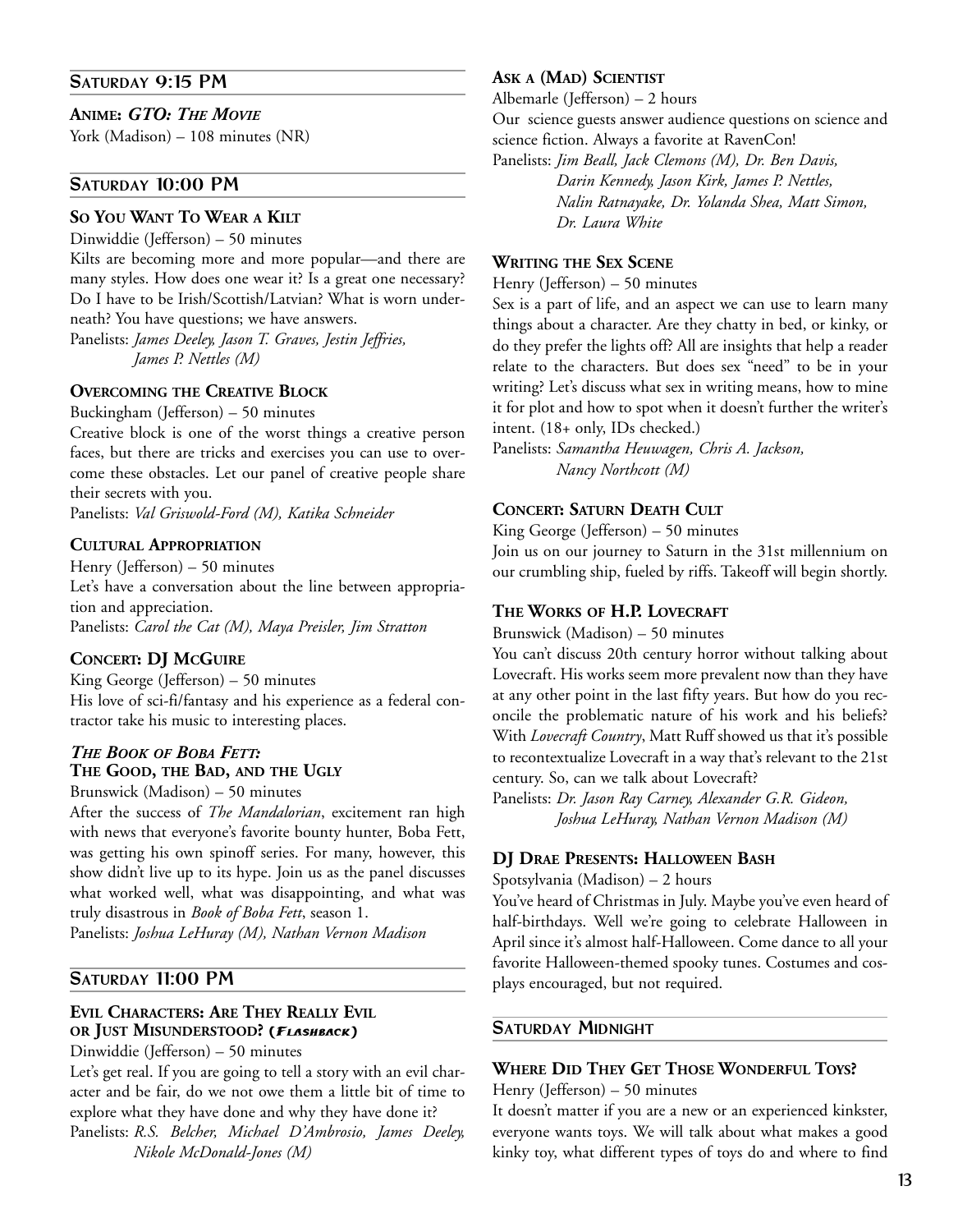them. Also we will discuss pervertables (toys that were designed for other purposes) and building your own toys. (18+ only, IDs checked.) Presenter: *Ora McGuire*

## **LATE NIGHT OPEN FILK**

King George (Jefferson) – 1 hour+ A late-night gathering of musicians where you can sing, play, or just listen. Open to everyone!

## **SUNDAY 9:00 AM**

#### **READING: MONICA MARIER**

Fairfax Library (Jefferson) – 50 minutes

### **GUERILLA MARKETING FOR SELF-PUBLISHED AUTHORS**

Buckingham (Jefferson) – 50 minutes Join our panel of self-published authors for a discussion of low- and/or no-cost marketing of their writing. Panelists: *Nate Hoffelder (M), Debbie Manber Kupfer, C. McDonnell* 

## **WRITING MAJOR MINOR CHARACTERS**

King William (Jefferson) – 50 minutes

Do you ever read a book and come across a character that is so wonderful you want to know everything about them, yet you know you never will because they aren't the main character? Such characters add immeasurably to our reading experience and yet they are amongst the hardest to write. This session discusses how to do just that.

Panelists: *JM Beal, Patrick Dugan, Bryan Nowak (M), R.R. Virdi* 

#### **DISCOVERING YOUR CHARACTERS**

#### Henry (Jefferson) – 50 minutes

There's something magical about the art of character creation. Your imagination gives birth to another being who develops their own life; a life that you don't always have 100% control over. It's scary wonderful when your characters take you in directions you never expected your story to go. Our authors share their secrets to creating multi-dimensional characters as well as stories about their most surprising character discoveries.

Panelists: *Philippa Ballantine, DB Bray (M), Paula S. Jordan, Mary Terrani* 

## **AUTHOR BRANDING ACROSS MULTIPLE PLATFORMS AND MEDIA**

Brunswick (Madison) – 50 minutes

For aspiring and experienced authors alike, one of the main challenges is gaining exposure. Social media like Facebook, Twitter, Tumblr, and TikTok have become key. But it's more than simply having an account. Building an author brand and a following is about developing content to attract your target audience as well as being creative and standing out in the

crowd. Spreading your work across various media types: print, ebook, audio book, podcasting, and vlogging are ways to reach more readers. Authors and social media experts will discuss building an author brand, social media etiquette, and developing content in various media formats.

Panelists: *John G. Hartness, Stuart Jaffe, Darin Kennedy (M), Tee Morris, Katika Schneider* 

## **SUNDAY 10:00 AM**

**READING: RICHARD C. WHITE & JOHN G. HARTNESS** Fairfax Library (Jefferson) – 50 minutes

#### **ART ON A BUDGET (FLASHBACK)**

Dinwiddie (Jefferson) – 50 minutes

Okay, so you have an interest in art—now what? We'll show you how to get started on a shoestring budget and still create some potentially good material.

Panelists: *Kristi Deeley, Heidi Hooper, Nikole McDonald-Jones (M)* 

## **COMPLEX STORYTELLING: LET'S PLOT TOGETHER!**

#### Buckingham (Jefferson) – 2 hours

Let's be honest: writing a story is hard. Imagining a whole story from start to finish, complete with compelling characters and shocking plot twists, can feel impossible. Join editor, author, and writing coach Hannah Bauman in this interactive workshop to learn about creating complex stories. Not only will we review the main elements of storytelling, but you'll walk away with the start of a plot outline and the tools to finish it outside of the workshop.

#### **ENERGY SOURCES IN SPECULATIVE FICTION**

Albemarle (Jefferson) – 50 minutes

Nuclear engines, antimatter, artificial singularity driven warp cores, Dyson Spheres, magic crystals, and good ol' chemical rocketry. A discussion of the various energy and propulsion sources in science fiction and fantasy.

Panelists: *Jim Beall, Les Carter, Gray Rinehart (M)* 

## **KNITTING CIRCLE (FLASHBACK)**

Norfolk Boardroom (Jefferson) – 2 hours How about a little knitting to wind down from the hustle and bustle of the previous two days? Host: *Val Griswold-Ford* 

#### **POINTS OF VIEW**

Henry (Jefferson) – 50 minutes

Readers need to know whose head they're living in at any given moment. Anchoring point of view also establishes the emotional stakes in the scene. But whose point of view should dominate? And should it be first person or some form of third person? How about the rarely used (and extremely challenging) second person? The panel discusses these questions and more. Panelists: *T. Eric Bakutis, Carl Cipra (M), Patrick Dugan*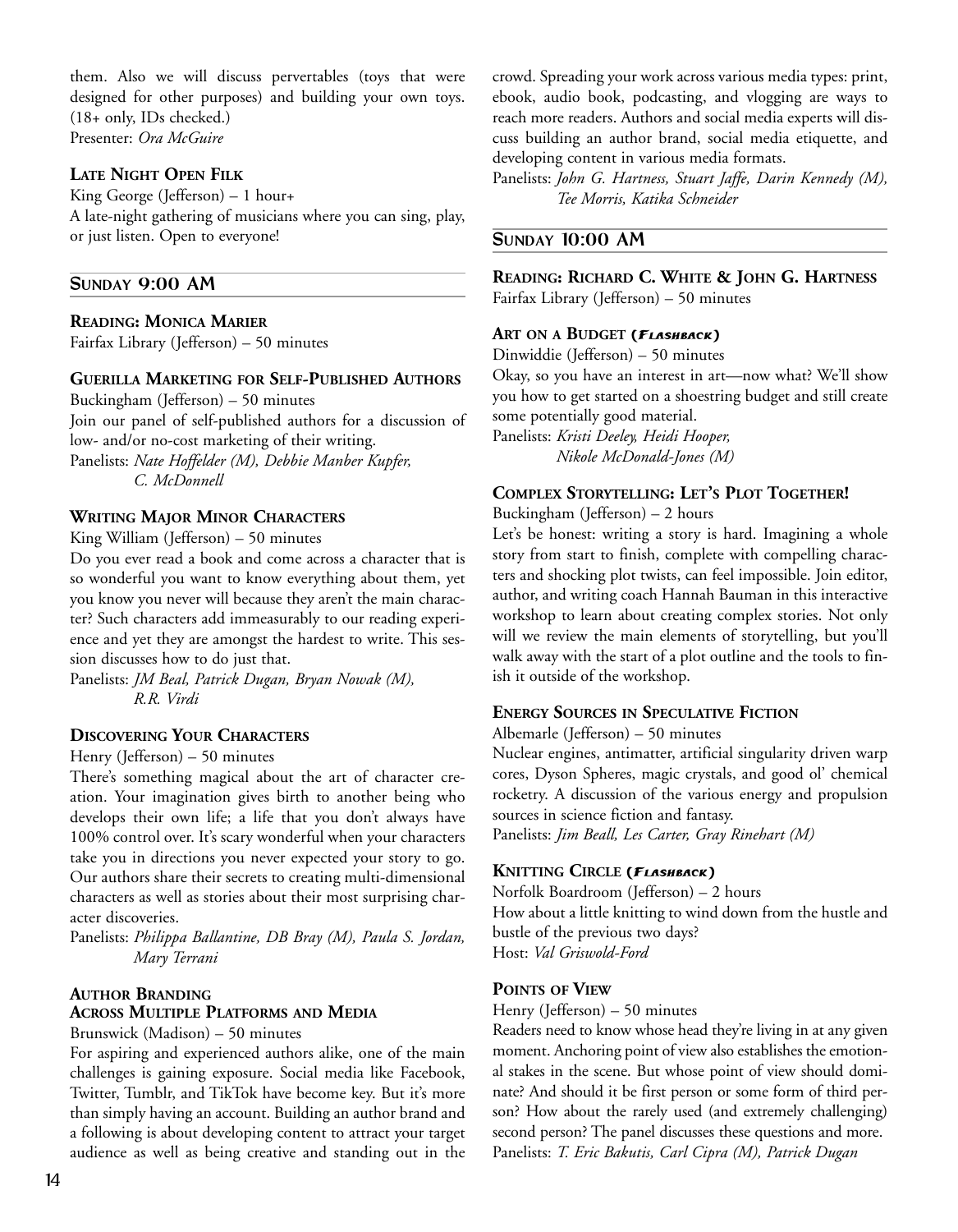## **CONCERT: NEFARIOUS FERRETS**

King George (Jefferson) – 50 minutes Award-winning musicians, playing folk-influenced filk and spreading the love of filk music.

## **ANIME:** *DIRTY PAIR: PROJECT EDEN*

York (Madison) – 90 minutes (TV16)

#### **SIGNING: BISHOP O'CONNELL**

Dealers' Room (Madison) – 50 minutes

## **135 YEARS OF SHERLOCK HOLMES**

Brunswick (Madison) – 50 minutes

Yes, there's been an uptick in Holmes reworkings since most of the original stories entered the public domain but that hasn't diminished our interest in a 135-year-old character. Why do we still enjoy seeing the same stories over and over again? What about Sir Arthur Conan Doyle's detective makes him so re-readable?

Panelists: *Flynnstress (M), Jim Stratton, Michael A. Ventrella*

## **HOW TO PANEL AT CONVENTIONS**

#### Spotsylvania (Madison) – 50 minutes

Do you want to do panels at conventions but don't know where to start? Our panelists will teach you how to craft and run panels that conventions will want, and more importantly, that audiences will enjoy.

Panelists: *Dr. J. "Cal" Baldari, James Deeley (M), James P. Nettles, Wayland Smith* 

## **SUNDAY 11:00 AM**

**READING: JM BEAL & ANGELA GIDDINGS** Fairfax Library (Jefferson) – 50 minutes

#### **THRIFT STORE COSTUMING (FLASHBACK)**

Dinwiddie (Jefferson) – 50 minutes How to get the most costume for your buck and still be competitive on the costuming circuit. Panelists: *Jenna Hamrick, Nikole McDonald-Jones,* 

*Cheralyn Lambeth (M)* 

## **ALIEN INVASION**

Albemarle (Jefferson) – 50 minutes

What exactly is the likelihood of an alien invasion? What could be their motivations? And how do we fight someone that could sit patiently in the asteroid belt and hurl giant rocks at us? We'll play out some of the more interesting scenarios for you. Panelists: *Michael D'Ambrosio, Paula S. Jordan (M), Steve White* 

## **BUILDING A SUBPLOT**

#### King William (Jefferson) – 50 minutes

The more issues the characters face in a novel, the bigger the story feels. Yet the subplot can't take over the book. Come hear authors discuss weaving a subplot into your main plot and balancing the story between them.

Panelists: *Terry Brooks, Stuart Jaffe, Darin Kennedy (M), Nancy Northcott, Peter Prellwitz* 

## **HOW TO WORK WITH AN EDITOR**

Henry (Jefferson) – 50 minutes

The writer/editor relationship doesn't need to be a difficult one. In the best of circumstances, it can be a collaboration that improves your story in ways that you hadn't anticipated. But how do you get there? Sometimes it's a matter of trial and error, searching for the right partnership. Sometimes it takes time and effort. Our panelists will discuss their writer/editor relationships—how they've formed, how they work together, and how they've benefited from them.

Panelists: *R.S. Belcher, Samantha Heuwagen (M), Chris A. Jackson, Ian Randal Strock* 

## **STARDATE 99929.09: STARFLEET VOW EXCHANGE**

King George (Jefferson) – 50 minutes

Everyone is invited to the wedding of Laurette Strausser and Avery Settle. All are encouraged to wear their best *Star Trek* uniforms or cosplay.

### *DOCTOR WHO:* **AFTER THE REGENERATION**

Brunswick (Madison) – 50 minutes

Each time the Doctor regenerates, the series also revitalizes and reboots itself. This panel will talk about the first season of each of the Doctors; comparing how they reintroduce the concepts of the show each time.

Panelists: *Jennifer R. Povey, Richard Siebigteroth, Devo Spice (M), Kathryn Sullivan* 

## **BEING A BETTER MODERATOR**

Spotsylvania (Madison) – 50 minutes

You've been assigned to moderator a panel. Now what? We'll focus on the winning strategies for managing your unruly, wild, and reticent panelists to deliver a great 50 minutes of content.

Panelists: *James P. Nettles (M), Bryan Nowak, Wayland Smith* 

## **SUNDAY 11:45**

#### **ANIME:** *ROBOTECH: SHADOW CHRONICLES*

York (Madison) – 3 hours (PG)

#### **SUNDAY NOON**

#### **READING:**

**ALEXANDER G.R. GIDEON & KATHRYN SULLIVAN** Fairfax Library (Jefferson) – 50 minutes

## **THE SHORT STORY: IS IT THE BEGINNING OF A CAREER OR A DEAD END? (FLASHBACK)**

Dinwiddie (Jefferson) – 50 minutes Is there a benefit to pursuing the craft of short story writing?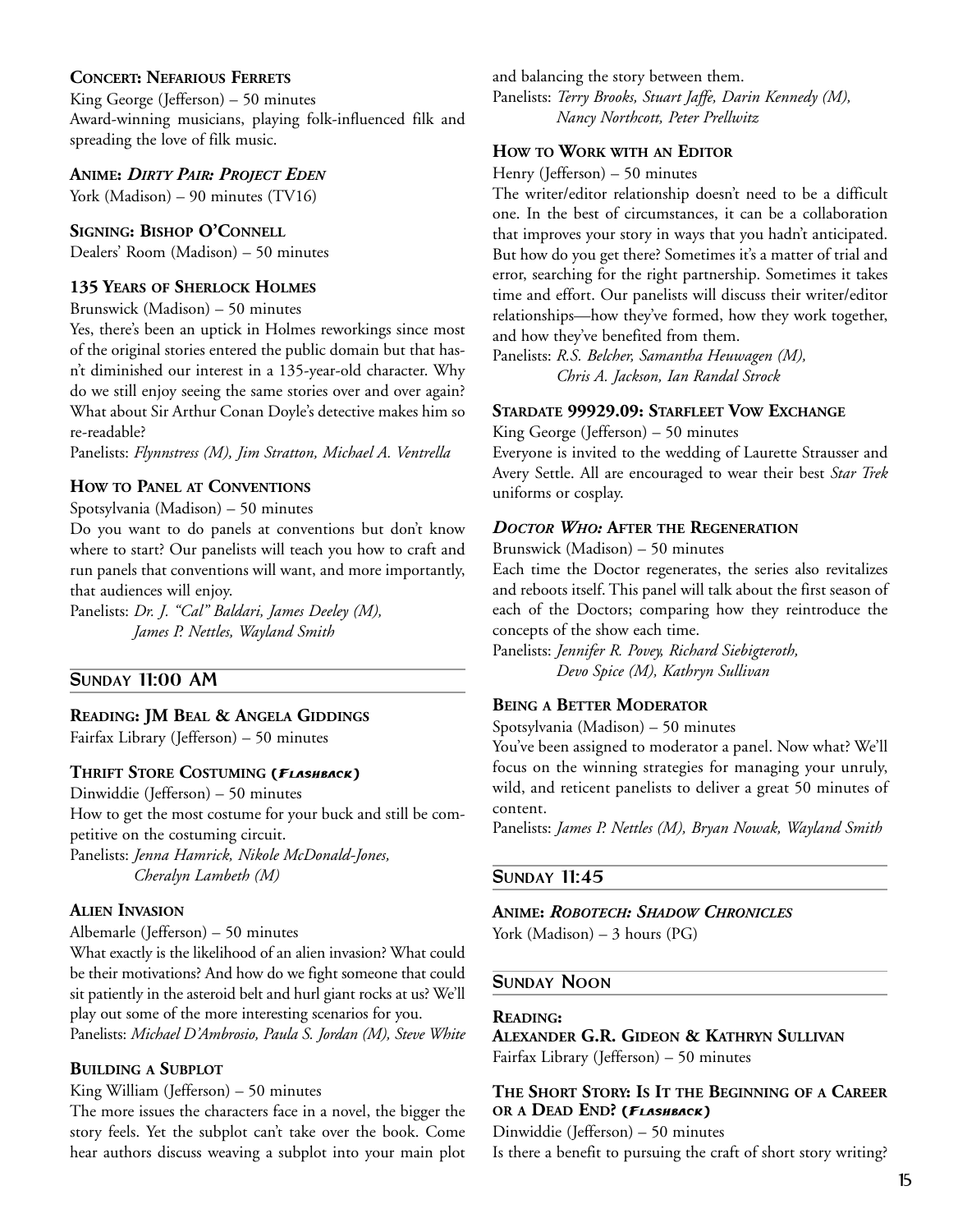Why? The pay is not the best and finding a market can be very difficult—so why should a writer pursue an art that can be more complex than writing a novel? Is there even a demand for the short story anymore?

Panelists: *Janet Carden, Chris A. Jackson, Will McIntosh, Bud Sparhawk (M)* 

## **JUNK SCIENCE**

Albemarle (Jefferson) – 50 minutes

Junk science, anti-science, pseudoscience, and woo. They each have their adherents and they've all risen in prominence lately. How do you recognize them and how can you counter them? Our panelists will give you the tools.

Panelists: *Dr. Ben Davis, Meri Elena, Angela Giddings (M), Darin Kennedy, James P. Nettles*

#### **WORLDBUILDING IN SF/F**

King William (Jefferson) – 50 minutes

Whether it's diamond-hard science fiction or the fluffiest of fantasies, most speculative fiction is grounded in reality somewhere. Our panelists will discuss how to build that reality from the ground up and share their favorite examples of wellcrafted worldbuilding.

Panelists: *R.S. Belcher, Bishop O'Connell, Dave Seidman-Joria, Richard C. White (M)*

#### **ART AUCTION**

Norfolk Boardroom (Jefferson) – 50 minutes

Did the item you bid on go to auction? Come prepared to fight for it! (Note: Keep an eye on any bids you place throughout the weekend. Remember, they only go to auction once the Bid Sheet is filled up.)

## **ACTIVISM: INSIDE AND OUTSIDE OF FANDOM**

Henry (Jefferson) – 50 minutes

Many fans and con attendees are very involved in current social movements. Some have extended that work into the fandom and con community. Let's discuss this work both in fandom and in the greater society, and how that impacts us as fans and creators in this genre.

Panelists: *Cass Morris, Maya Preisler (M), Stormraven, Michael A. Ventrella* 

## **CONCERT: RHIANNON'S LARK**

King George (Jefferson) – 1 hour Don't miss your last chance to see Rhiannon's Lark!

#### *RED DWARF:* **A SMEGHEAD'S GUIDE**

Spotsylvania (Madison) – 50 minutes

12 seasons and counting (running over a span of 30+ years), *Red Dwarf* is a piece of great British sci-fi with a strong cult following. Why do we love it so? Panelists: *Sandra Baldari, Debbie Manber Kupfer*

## **SUNDAY 1:00 PM**

### **READING:**

**NIKOLE MCDONALD-JONES & MAYA PREISLER**

Fairfax Library (Jefferson) – 50 minutes

#### **THE ART OF PHOTOGRAPHY**

Buckingham (Jefferson) – 50 minutes

Have you ever wanted more formal training in shooting the perfect picture? To learn how to use your camera more effectively? To understand composition and lighting? Did you just want to know how to take a good shot? If so, this workshop is for you. We will go over the basics of photography and how to use effectively use your camera while developing an eye for better pictures and content. Bring your cameras if you like. Presenter: *E.L. Fortner*

## **HANDWAVIUM, UNOBTAINIUM, AND OTHER MACGUFFINS**

Albemarle (Jefferson) – 50 minutes

FTL, mana, and other flights of fancy fuel SF as well as fantasy. How can authors use, and not abuse, their beloved MacGuffins?

Panelists: *Denise Clemons, Patrick Dugan, C. McDonnell (M)* 

#### **SIGNING: TERRY BROOKS**

King William (Jefferson) – 2 hours

#### **RESEARCH!**

Henry (Jefferson) – 50 minutes

How much research should you do for a project? What are the best ways to do this research? What are a good researcher's favorite resources? Learn from the pros how they tackle a project.

Panelists: *JM Beal, Carl Cipra (M), Laurel Anne Hill*

## **B-MOVIES YOU MAY NOT HAVE HEARD OF, BUT SHOULD WATCH**

Brunswick (Madison) – 50 minutes

Originally, B-movies were created as a companion to a main attraction in a double feature. Since then, the term has gone on to mean nearly any low-budget film. Almost everyone has heard of some, such as *Army of Darkness*, but come and listen to our panelists discuss some of their favorite B-movies that you probably haven't seen yet, but you really should. Panelists: *Monica Marier (M), Peter Prellwitz* 

#### **HOW TO RUN A LONG-TERM RPG CAMPAIGN**

Spotsylvania (Madison) – 50 minutes

Sure, it's easy to run a one-off or a pre-made module, but how do you keep a sustained years-long campaign running? How do you keep the players engaged and interested over the long haul? Our veteran GMs share their years of experience with you. Panelists: *Roger Carden, James Deeley (M), Mark E. Geary,* 

*Gareth B. Johnson*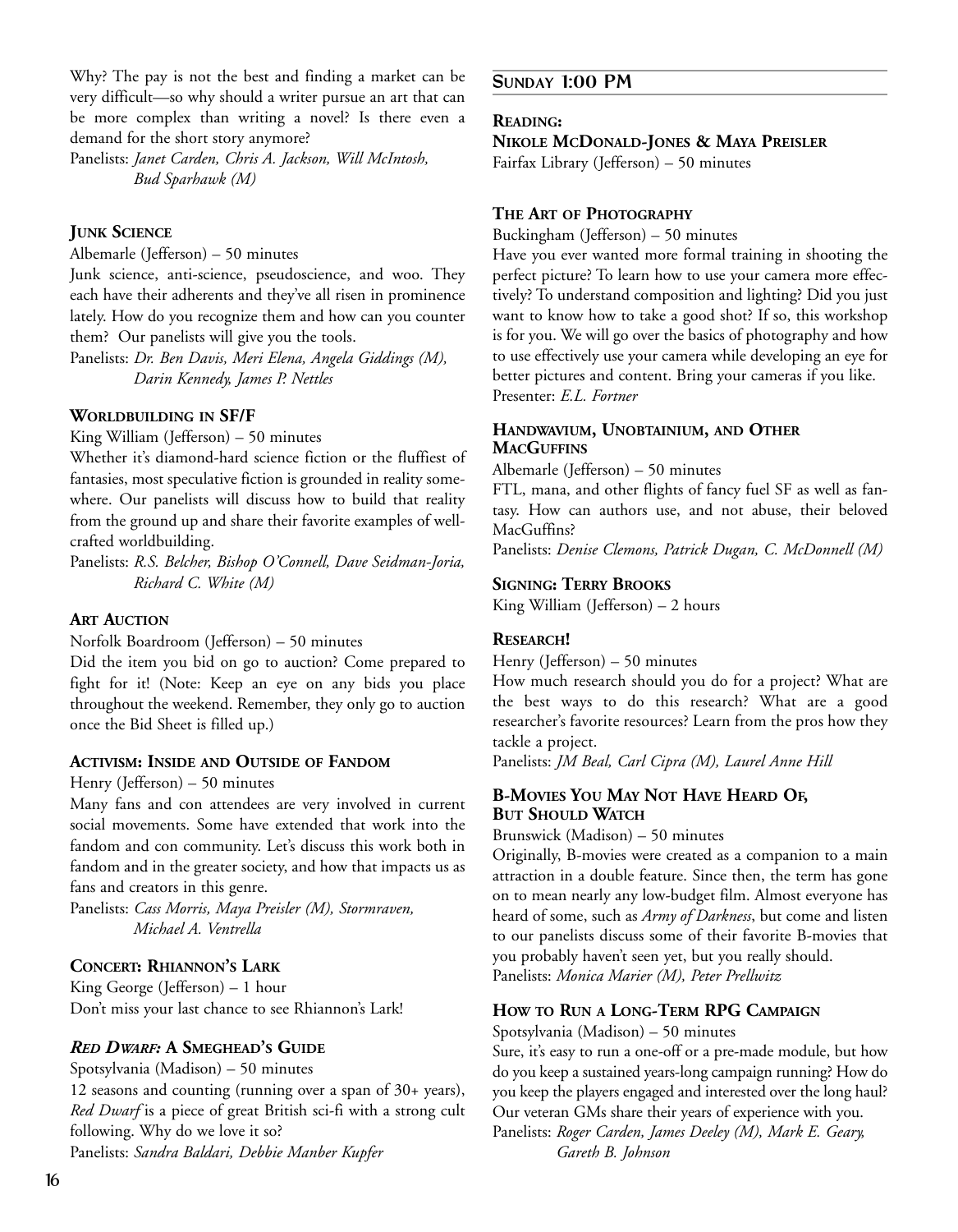## **SUNDAY 1:30**

## **CONCERT: DIRTY METAL LEFTY**

An eclectic, heterogeneous blend of dark, soulful alternative rock with blues, metal, and jazz undertones.

## **BELTANE CELEBRATION**

A fan-led celebration of Beltane will be held outside, meeting behind the Madison building.

## **SUNDAY 2:00 PM**

## **ENDINGS IN FILM, TELEVISION, AND LITERATURE: NAME YOUR FAVORITE! (FLASHBACK)**

Dinwiddie (Jefferson) – 50 minutes

Ah… the ending. Some like them warm and fuzzy and some like them cold and heartless. What's your favorite? Is there a required norm for the happy ending or can we get a little realistic once in a while?

Panelists: *Carol the Cat (M), Stormraven* 

## **HORSES BEHAVE LIKE HORSES**

Albemarle (Jefferson) – 50 minutes

Authors discuss writing animals and plants that behave the way animals and plants really behave. This panel includes discussion on some good and bad examples in media and literature as well as resources for writers to do the appropriate research.

Panelists: *Jennifer R. Povey (M), Katika Schneider, Kathryn Sullivan* 

## **PUBLISHING SCAMS**

Henry (Jefferson) – 50 minutes

If a hybrid publisher offered to publish your book, do you know when you should decline? What if an agent offers to sell your book to a movie studio? The answer to both these questions is that you should walk away when the "publisher" or "agent" asks you for money. In this panel you will find out why that is the case, and that's not all we'll share.

Panelists: *Sandra Baldari, Nate Hoffelder, Richard C. White, Meryl Yourish (M)* 

## **GETTING INTO GEEK MUSIC**

Brunswick (Madison) – 50 minutes

How do you even begin? There's so much noise—so many genres. This will be the easiest panel to attend. Ask questions, mention bands you like, and we'll connect you with the nerd music for you! It'll be an hour of good tunes and weird choices. Panelists: *DJ "BassFerret" McGuire, Donna "LadyFerret" Parker, Frank "FilkFerret" Parker (M)* 

## **SUNDAY 2:30 PM**

## **OPEN FILKING**

King George (Jefferson) – 50 minutes They haven't thrown us out yet! There's still time for one more song!

## **SUNDAY 3:00 PM**

#### **END OF THE CONVENTION**

Thank you for attending. See you next year!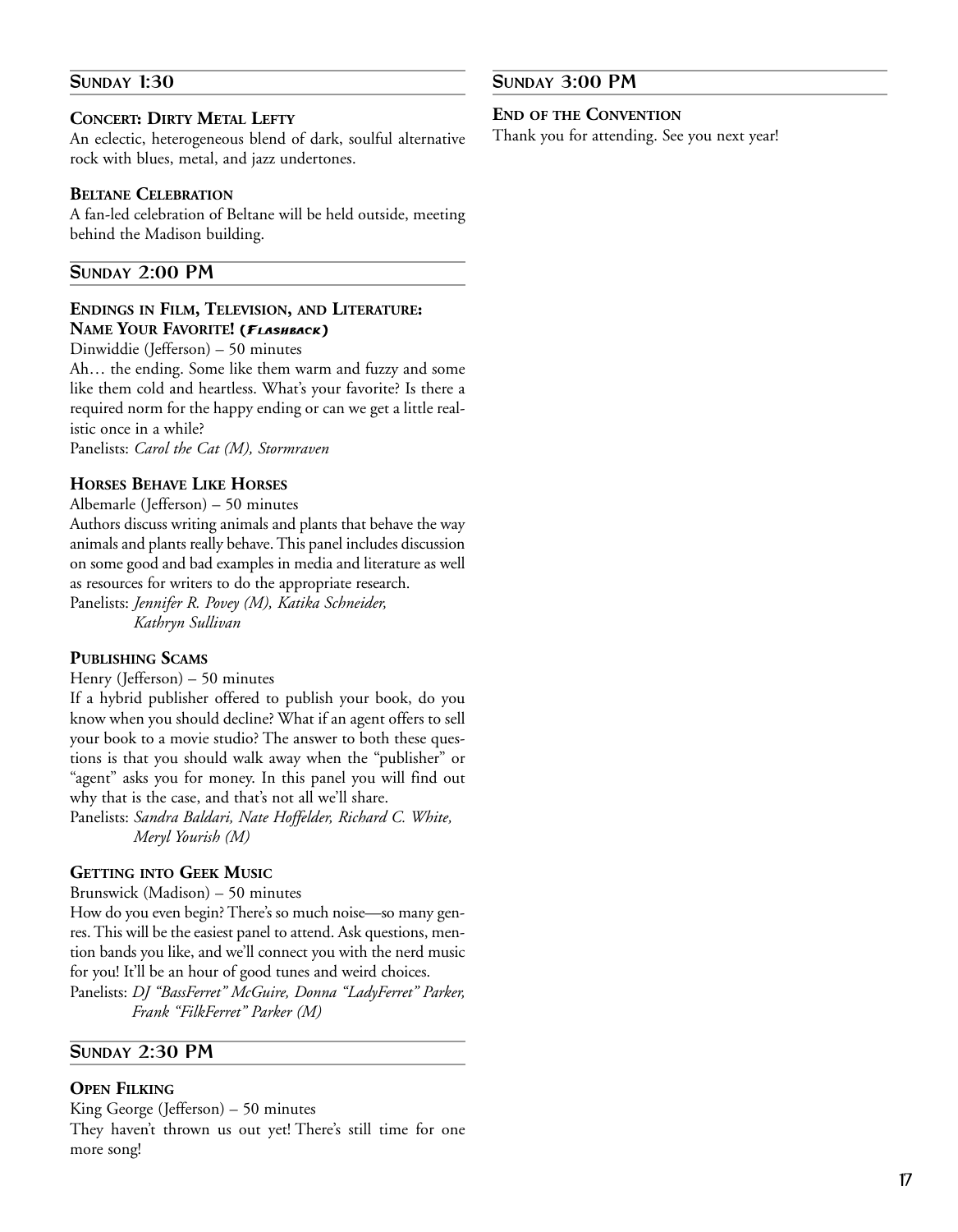# Map of the Hotel